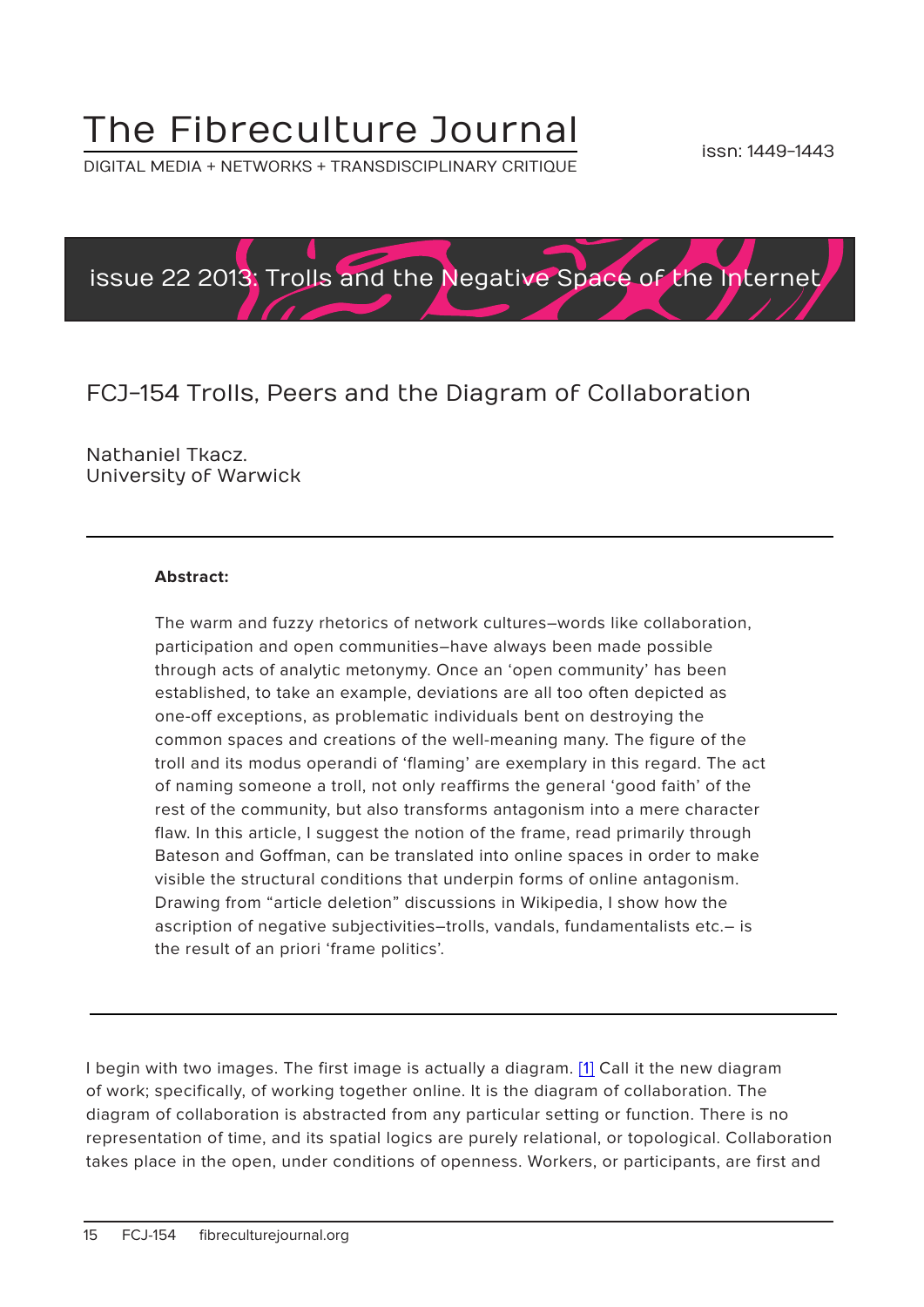foremost equal. The two-dimensional bodies are literally cut from the same stuff, and their synoptic gaze is spread symmetrically and indiscriminately. Their circular arrangement and lack of distinguishing qualities further emphasises the non-hierarchical or 'peer' nature of this mode of work. Difference is only registered in the varying colours of the 2D cutouts. The vibrancy of these colours suggests they are to be celebrated, that they are generally and vaguely positive, but they have no obvious bearing on the activities of work. Colour is a difference that makes no difference. Finally, the spirit of this diagram, if diagrams can be said to have such a thing, is captured in the joined, raised hands of the cutout figures. Collaboration is working together and such togetherness is what makes it both unique and superior. [2]



[Figure 1] : Collaboration (source: http://www.brindlemedia.net/2013/01/ collaboration-boomers-geny/)

The second image is that of the internet troll. In contrast to the diagram of collaboration, the figure of the troll is rich in detail. Personal hygiene, eating habits, bodily shape and condition, sleeping patterns, dress, dwelling; in short, the troll's entire habitus – complete with Mother's 1970s carpet – is offered here for the sake of a laugh. Combined, the picture and accompanying descriptions capture many core aspects of the internet troll, the most important of which is the sense that trolls represent a kind of pure negativity. As it is commonly remarked of the troll, it unleashes its vitriol and damaging stunts simply for the 'lulz', that is, for its own pleasure and nothing more. This pure negativity is explicitly not related to a recognisable political programme or a demand for some form of justice and instead, stems from the core of the troll's very being. Unlike collaborative peers, the troll is depicted as a lone figure. While trolls may act together to coordinate attacks, for example, there is nevertheless the sense that the troll is on the outside, too dysfunctional and destructive for meaningful relationships. The historical emergence of trolls, their possible motivations, and the range of activities that may or may not be considered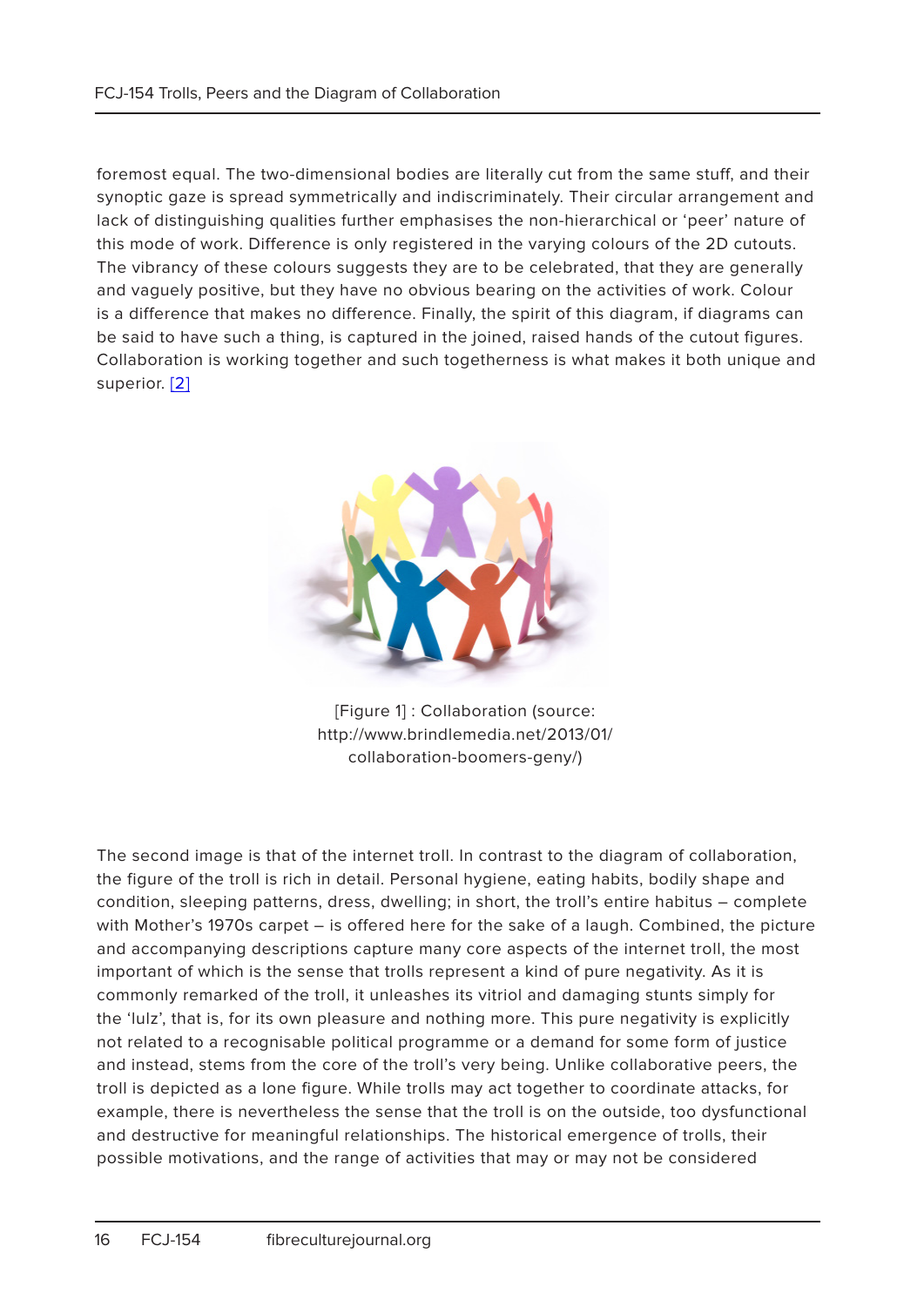trolling, are not of direct consequence or interest (see Coleman, 2012) for this essay. There are, instead, three questions about trolls that I want to focus on: Why are the activities of trolling so commonly depicted as stemming from personality defects or character flaws and reducible to the individual? What is the effect of naming someone or thing as a troll? And what, if anything, is the relationship between the figure of the troll and the diagram of collaboration? These questions will help make visible a kind of liberal and exclusionary politics that underpins – and indeed, makes possible – much collaborative work, which I will consider in relation to writing, editing, sorting and maintaining articles on Wikipedia. Before I commence, though, a further note on collaboration.



Figure 2. The hard knock life of an internet troll (source: http://blog.getsatisfaction.com/2011/04/27/ infographic-the-hard-knock-life-of-an-internet-troll/)

There is a large body of literature on collaboration as a distinct mode of working together. In the business world, the origin story of collaboration often begins with Toyota's strategy of setting up non-competitive working relationships with members of its supply chain. From around 2006 onwards, however, a body of work on collaboration emerged to specifically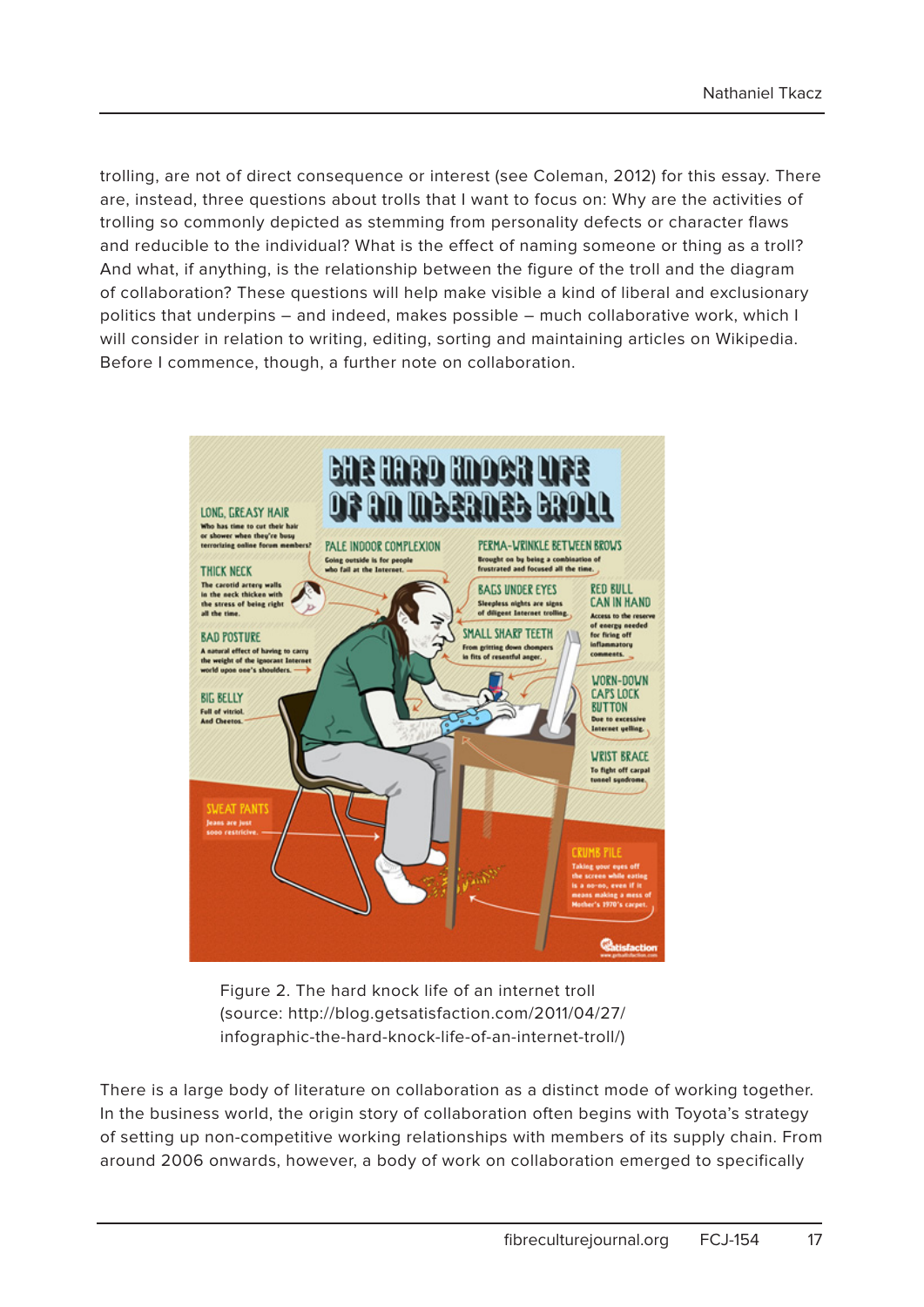describe working together online and it is this revised notion that is expressed in the diagram. The renewed interest in collaboration emerged almost exactly with the rise of Wikipedia as a popular cultural artifact. In fact, projects like Wikipedia pose the problem of working together that theorists of collaboration attempt to solve (Benkler, 2006; Bruns, 2008; Elliott, 2006; Jenkins, 2006; Reagle, 2010; Shirky, 2008). Within this literature, collaboration is commonly positioned as the kind of work that takes place in forms of organisation that do not rely 'on market signals or managerial commands' (Benkler, 2006: 60). Managerial command and control structures are replaced with non-hierarchical peer structures, which do not need to respond to the price signals of the market to organise production. With no apparent organisational a priori, collaborative work is often described as 'unmanaged', as enabling a 'spontaneous division of labour' (Shirky, 2008: 118), and as making possible what Axel Bruns describes as 'ad hoc meritocracy' (2008: 25).

If collaboration is 'open to anyone', if managerial hierarchies are replaced with peers and if there is no traditional market to organise value, how does collaboration sort desirable contributions and contributors from undesirable ones? How does one judge what is good, what belongs and what doesn't? This question of sorting offers a different way into thinking about the how of collaboration. It is a question that has rarely been considered in any detail, with the exception, perhaps, of Joseph Reagle's discussion of the Wikipedia's Neutral Point of View (NPOV) policy.

Through a consideration of the entry on Evolution, Reagle shows how collaboration is actually only possible because of NPOV, together with the assumption of 'good faith' (2010: 45–55). NPOV is the mechanism that seemingly allows both believers and critics of the theory of evolution to work together and, importantly, to work out any conflicts that arise in the process. Reagle also digs up the following quotation from Wales, which suggests that Wikipedia's co-founder sees NPOV in a similar way:

The whole concept of neutral point of view, as I originally envisioned it, was this idea of a social concept, for helping people get along: to avoid or sidestep a lot of philosophical debates. Someone who believes that truth is socially constructed, and somebody who believes that truth is a correspondence to the facts in reality, they can still work together. (Wales, cited in Reagle, 2010: 53)

From the perspective of Reagle and Wales, therefore, collaboration is the result of certain principles that seemingly allow everyone to work together regardless of their particular point of view. Wikipedia is collaborative not because it has no hierarchies, but because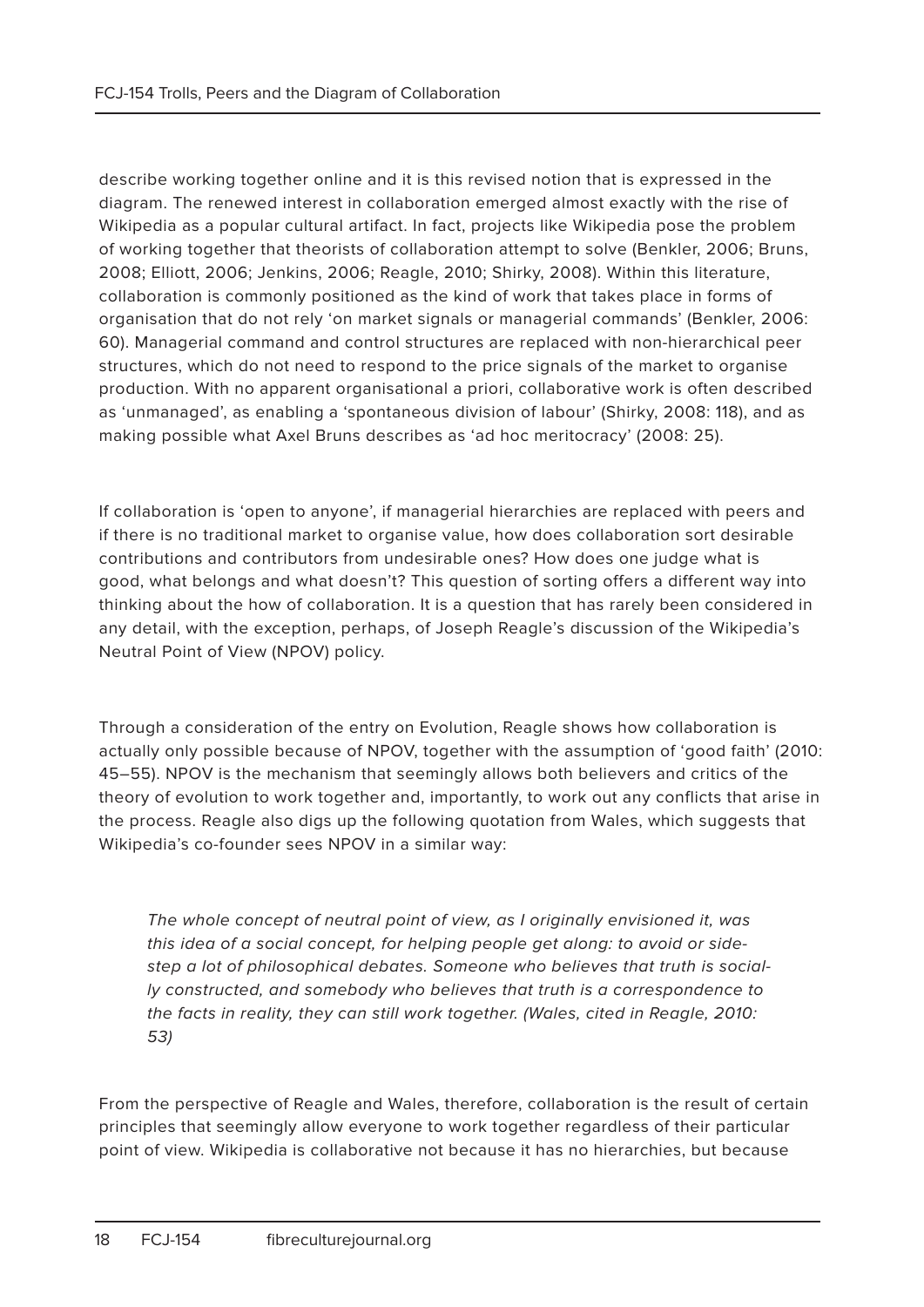it has policies that mediate different, and indeed, often conflicting views, seemingly absorbing different perspectives into a single frame. While Reagle's work is exceptional in coupling the concept of collaboration with core Wikipedia policies, I am less certain about the possibility for NPOV and other core policies to mediate different 'points of view' and the disputes that emerge from them. To explore the role of policies and procedures in the sorting of articles, I now turn to an instance of failed collaboration: Wikipedia Art.

#### Article for Deletion: Wikipedia Art

Yes, anyone can edit. No guarantee your edit will stick, though. All edits can also be reversed and deleted. Goes both ways, you see. So if you want to say Wikipedia is your temporary canvas, until someone notices what you did, then sure, it's your canvas.

— User: Equaczion

Wikipedia Art was a short-lived, highly controversial addition to Wikipedia. It was by no means a typical article, conceived rather as a work of concept art in the guise of an encyclopaedic entry. The article was created on February 14, 2009, by the artists Scott Kildall and Nathaniel Stern, who describe their piece as an art intervention with 'a nod to the traditions of concept- and network-based art', and further elaborate that 'Wikipedia Art is many things: an open-ended concept, an immanent object, a collaborative text and a net-work that complicates the very possibility of these distinctions' (Kildall and Stern, 2011: 165).[3] The first few lines of the entry as it initially appeared on Wikipedia read:

Wikipedia Art is a conceptual artwork composed on Wikipedia, and is thus art that anyone can edit. It manifests as a standard page on Wikipedia — entitled Wikipedia Art. Like all Wikipedia entries, anyone can alter this page as long as their alterations meet Wikipedia's standards of quality and verifiability. As a consequence of such collaborative and consensus-driven edits to the page, Wikipedia Art itself, changes over time. (Kildall and Stern, 2009)

Wikipedia Art no longer exists on Wikipedia. There are, however, several traces of the entry that still haunt the site. At the former address of the original Wikipedia Art webpage, readers are presented with a short message about the article's (non)existence: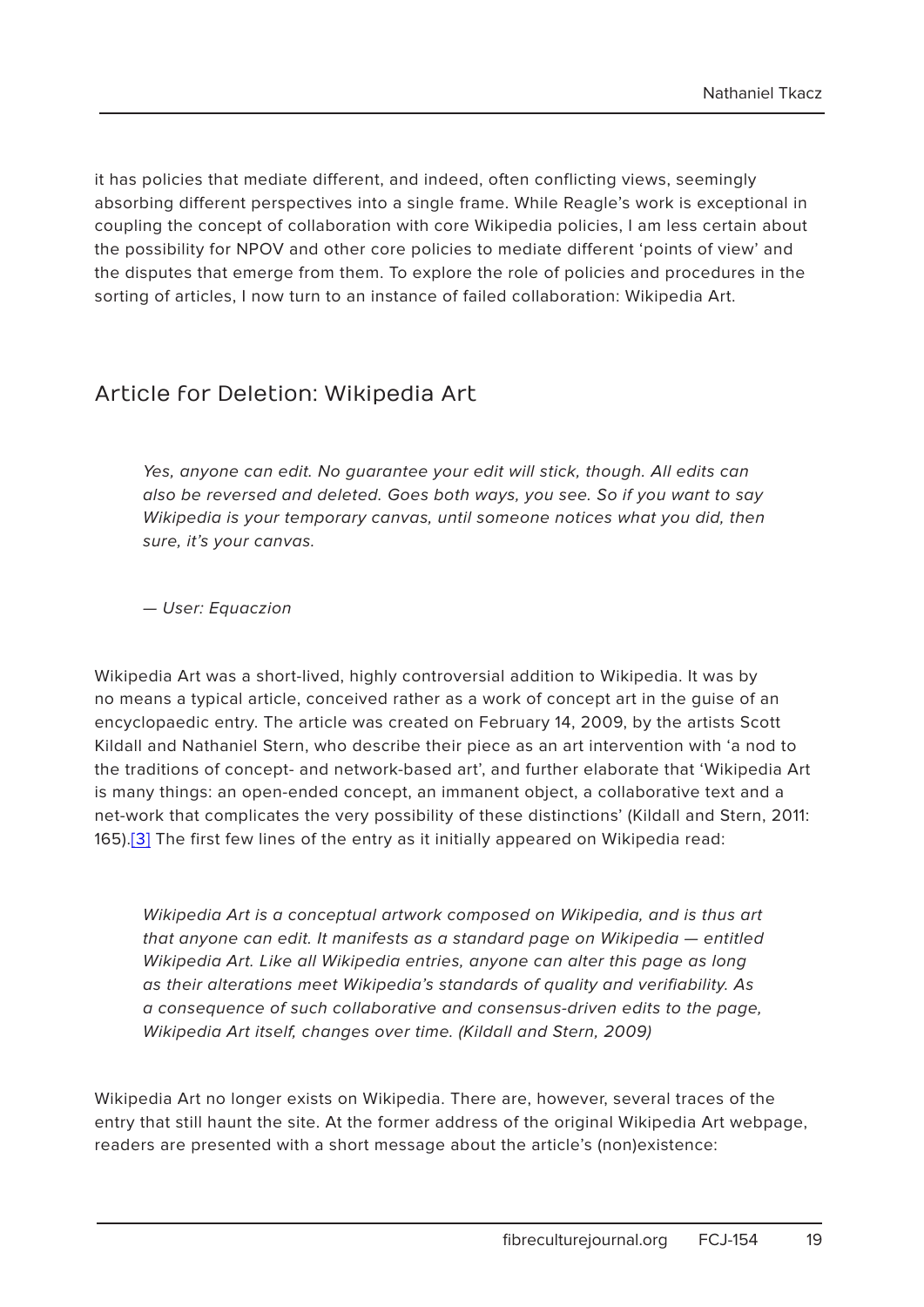This page has been deleted. The deletion and move log for the page are provided below for reference. • 06:30, 15 February 2009 Werdna (talk | contribs) deleted 'Wikipedia Art' (A7: No indication that the article may meet guidelines for inclusion)

(Wikipedia Contributors, 2012c)

The details reveal that the entry titled, 'Wikipedia Art' lasted a mere day before being deleted by Wikipedia administrator, 'Werdna'. Besides these details and the links to information about Werdna are details (in brackets and with links) about why the page was deleted. Following the link to 'A7' takes readers to the policy page 'Wikipedia: Criteria for speedy deletion'. The page provides a list of criteria for when it is acceptable for Wikipedia administrators to 'bypass deletion discussion, at their discretion and immediately delete Wikipedia pages or media' (Wikipedia Contributors, 2013a). The rationale for the existence of this administrator privilege is to 'reduce the time spent on deletion discussions for pages or media with no practical chance of surviving discussion' (Wikipedia Contributors, 2013a). The list of criteria include things like 'patent nonsense', 'pure vandalism and blatant hoaxes', 'creations by banned or blocked users', 'no context', 'no content', and in the case of Wikipedia Art, 'no indication of importance' (Wikipedia Contributors, 2013a).

However, before Werdna had swooped in and 'speedily deleted' Wikipedia Art, thus classifying it as having no importance and 'no practical chance of surviving discussion', a discussion about its merits had already begun. When there is a significant debate underway about the validity of an article, it is usually nominated as an 'Article for Deletion' (AfD). The nomination activates a series of procedures and rules for conducting and settling debates about deletion, which are outlined in the 'Wikipedia:Articles for deletion' page. Any previous debate about the article's validity (from the 'discussion' section of an entry) is copied over to a newly designated page where the rest of the debate plays out. 'Wikipedia:Articles for deletion', further notes that 'articles listed are normally discussed for at least seven days, after which the deletion process proceeds based on community consensus' (Wikipedia Contributors, 2013b). Wikipedia Art therefore followed a somewhat unusual trajectory, seemingly proving worthy of discussion and speedy deletion at the same time.

At the bottom of the AfD page is a search bar that provides access to the archive of all previous AfD discussions. It is here that the most important trace of Wikipedia Art resides: the record of the debate itself. The deletion debate was quite short, both in length and time (roughly 7,500 words over one day), but it nonetheless makes visible how the body of instructions and procedures for article deletion actually played out.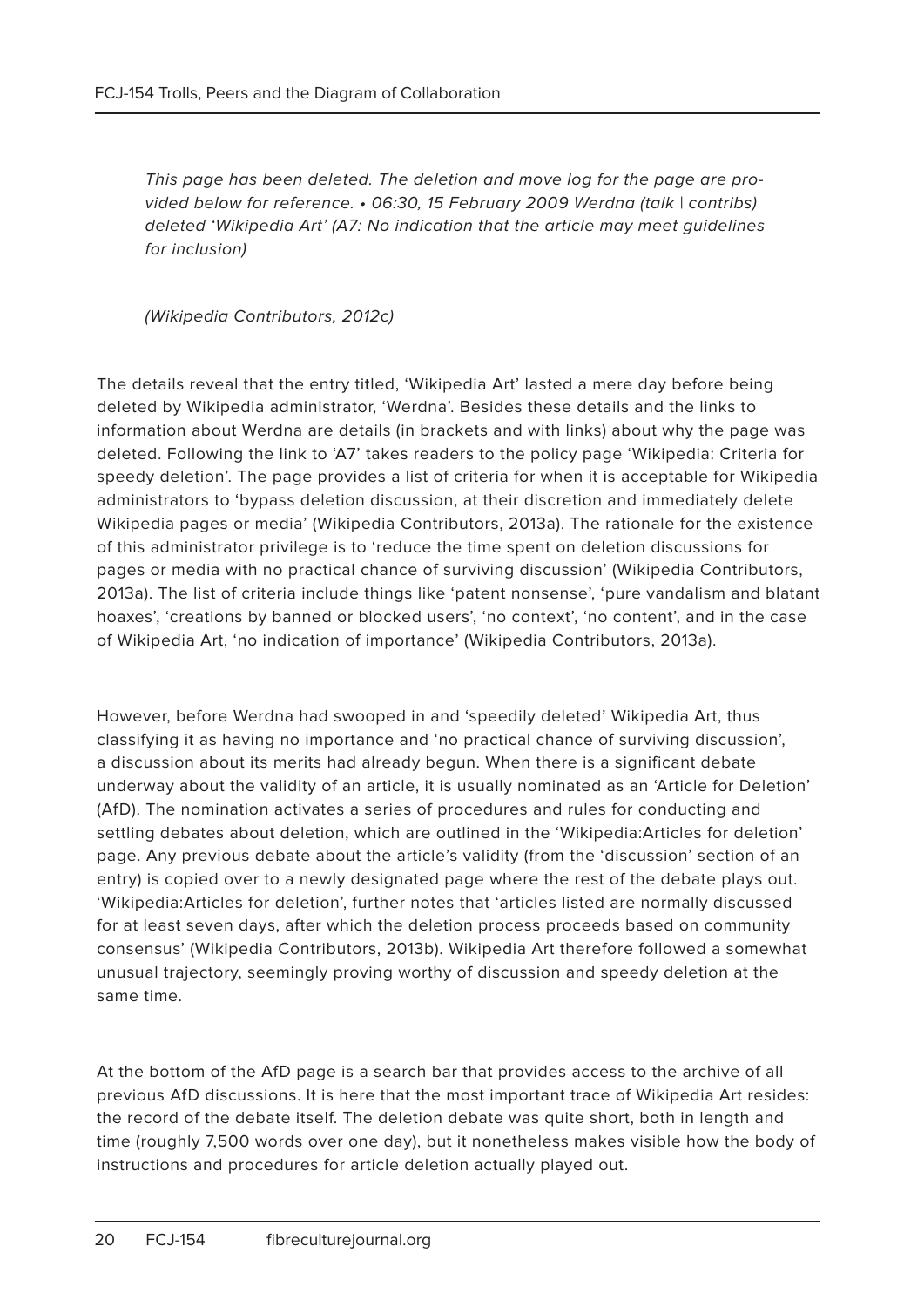Discussants generally begin their contribution with a pronouncement of what they think the fate of the article should be, or by classifying their contribution in an immediately graspable manner. The most common classifications are 'keep' or 'delete', but in this particular debate others include 'comment', 'proposal', 'recap' and 'move to project space'. The deletion discussion is opened by user DanielRigal, the same user who marked it as an AfD. This user writes:

This is an attempt to use Wikipedia as an 'art platform'. It is not encyclopaedic. It can never be encyclopaedic by its very nature. It can't be referenced to anything other than itself because it is an original work based on Wikipedia. These guys need to get themselves their own Wiki and host this there. It also seems to be part of a walled garden of suspicious articles about the artists themselves (Scott Kildall, Nathaniel Stern, and Brian Sherwin). It seems that they have accounts and edit these themselves. They may, or may not, be significantly notable outside of their own circle and may, or may not, have inflated their importance in their articles. I think it needs looking at. DanielRigal (talk) 20:54, 14 February 2009 (UTC) [4]

There are two main arguments put forward and several issues raised in DanielRigal's initial post. The first and most obvious criticism is that it is not an encyclopaedic contribution. While DanielRigal does not explicitly refer to any policies, guidelines or principles, this first argument is supported by the first of Wikipedia's five core operating principles, or 'Five Pillars'. At the time of the deletion discussion, the first pillar read:

Wikipedia is an encyclopedia incorporating elements of general and specialized encyclopedias, almanacs, and gazetteers. All articles must strive for verifiable accuracy: unreferenced material may be removed, so please provide references. Wikipedia is not the place to insert personal opinions, experiences, or arguments. Original ideas, interpretations, or research cannot be verified, and are thus inappropriate. Wikipedia is not a soapbox; an advertising platform; a vanity press; an experiment in anarchy or democracy; an indiscriminate collection of information; or a web directory. It is not a newspaper or a collection of source documents; these kinds of content should be contributed to the Wikimedia sister projects. (Wikipedia Contributors, 2009)

DanielRigal's second argument leads directly from the first and further serves to define what constitutes something as 'encyclopaedic'. Wikipedia Art cannot be encyclopaedic, the argument goes, because it only exists on Wikipedia and therefore 'can't be referenced to anything other than itself'. It is an argument about 'verifiability' and serves to define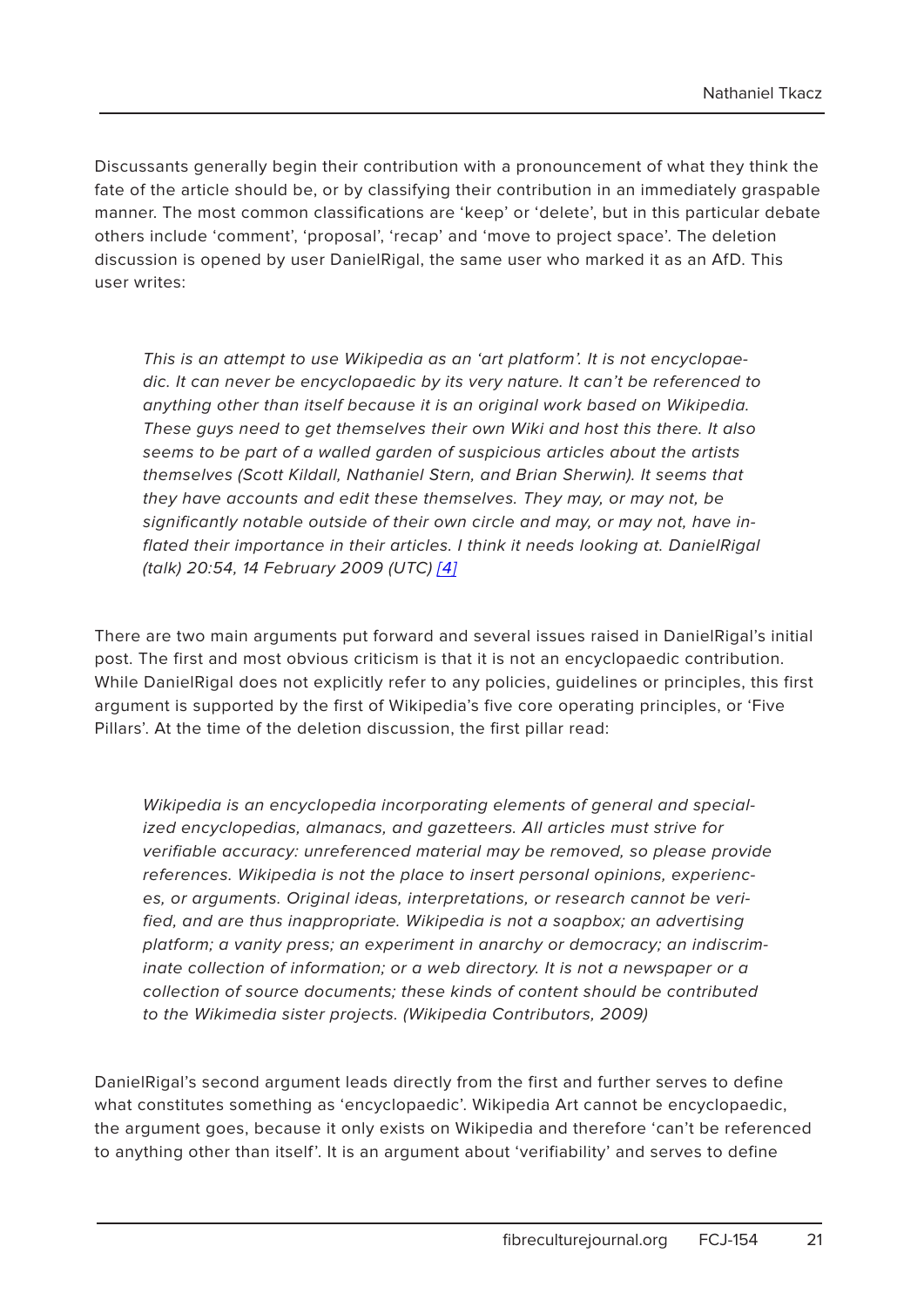'encyclopaedic' in such terms. The post finishes by flagging concerns about self-editing (which relates to the behavioural guideline about 'conflict of interest') and by questioning the notability of the artists themselves (see 'Wikipedia:Notability').

The first to respond to DanielRigal is a user called Artintegrated, who begins by noting, 'Whether these people do simple edits on their own pages in no way validates what they have said here. If something is true then it should stay in the article regardless'. It is targeted loosely at the concerns that DanielRigal finished on. Following this, Artintegrated writes, 'Did you know this article is already referenced at The Whole 9 […] just today. I feel that your idea that it can only reference itself is unfounded at this point'. This is an attempt to overcome the verification dilemma, and cuts to the heart of the Wikipedia Art experiment. DanielRigal immediately recognises the issue and responds accordingly:

you can't have a circular chain of references. You can't reference Wikipedia from a non-RS [reliable source] blog that itself references Wikipedia. By that logic, any information replicated on two different websites and referencing eachother [sic] would be gospel truth. Referencing does not work like that.

DanielRigal also notes that users can't write their own articles because they 'lack objectivity'. Two more users add comments: one responds to the objectivity question, 'there is no such thing as objectivity on Wikipedia. That is the whole point — it is inherently subjective', and the other suggests giving the article 'time to improve'. To this DanielRigal responds,

Please read the article carefully and see that it can't possibly improve to become a valid Wikipedia article. It is an article about itself. It is intrinsically unencyclopaedic. I don't think it was necessarily created in bad faith but it is an abuse of Wikipedia to seek to use it as an art platform and it undermines Wikipedia as an encyclopaedia.

The early part of the debate therefore follows two lines, one on what is considered encyclopaedic in relation to verifiability and the other on whether or not it is acceptable for editors to write material about themselves. And while DanielRigal is initially outnumbered three to one, new discussants soon come to his aid. RHaworth categorises their post as Delete and writes, 'Only fractionally better than any MADEUP topic. Created very recently. Also a totally confused concept — a collaborative art project — fine. But trying to do it on one Wikipedia page — you must be joking mate! We also have an avoid self-reference rule'. [5] Contributors JohnCD and LtPowers also suggests deletion: 'an interesting concept,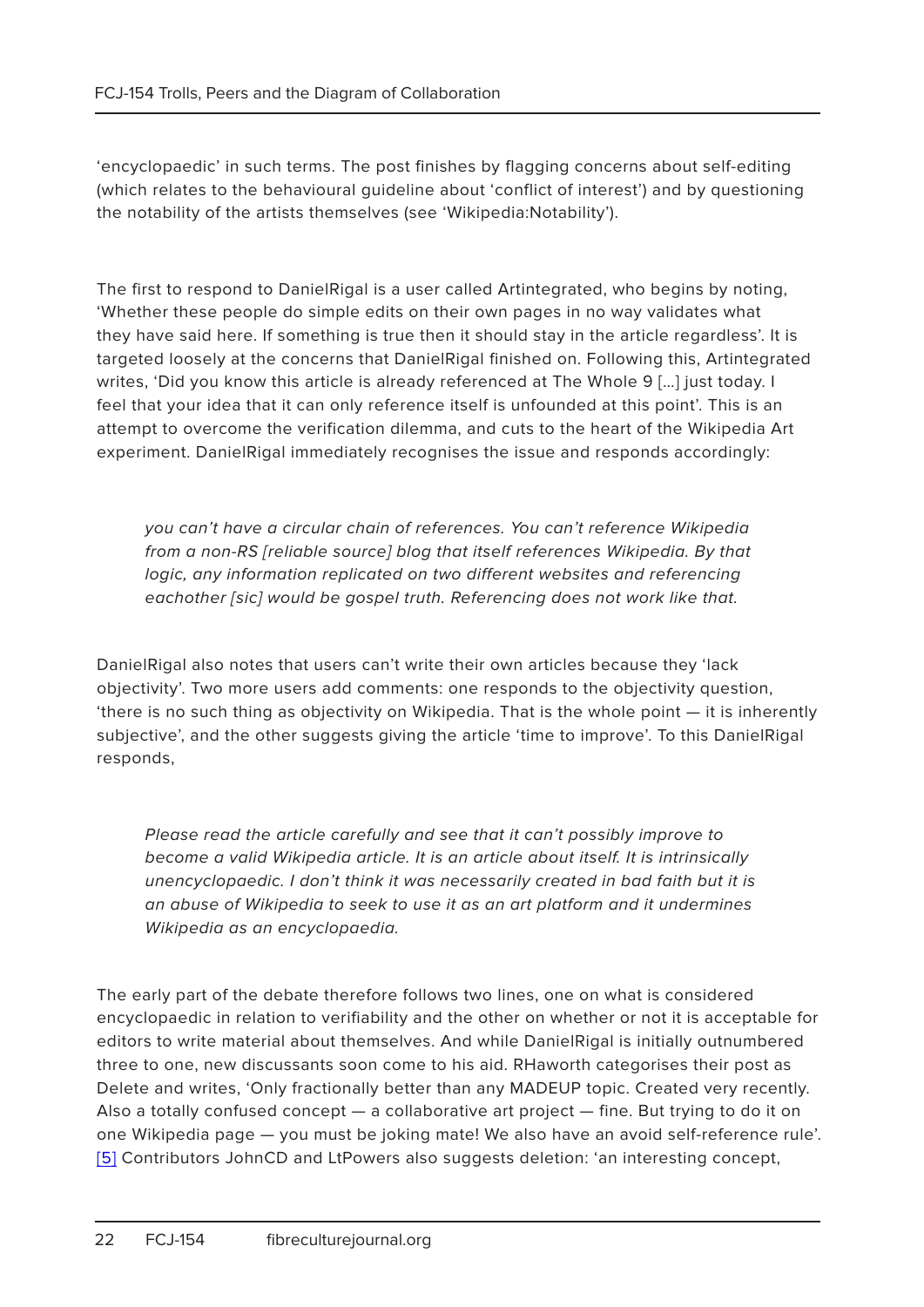but not suitable here: this is an encyclopaedia' and 'Out of scope as a project, completely lacking in evident notability as a concept'.

At this point DanielRigal discovers the artists' own wiki, which mirrors the page on Wikipedia. It forces him to revise his initial argument:

OK. Now I am really confused. They have a Wiki of their own at: wikipediaart. org, which has the same content as the Wikipedia article we are discussing here. I am not sure how the two are meant to relate to eachother [sic] but it may be that they are confused as to the difference between a Wiki and Wikipedia. I am not sure which site they are proposing to be the actual art work. If it is the Wikipedia article then all I have said above is correct. If it is their own Wiki then the circularity is broken and the article is not intrinsically unencyclopaedic. In that case I would like to add the following alternative reasons to delete the article: Lack of notability and lack of RS references.

It seems now that it isn't the very possibility of the article that is objectionable, but rather that it isn't notable enough and is still not verified by reliable sources. A discussion about the location of the art project and how that bears on the encyclopaedia entry also follows. Freshacconci enters the debate by affirming DanielRigal's initial position, but then adds another layer of complexity:

This could never be properly sourced, as it could only exist here first before it could ever be written about in order for it to be notable enough to be mentioned here. Yes, an interesting paradox, but that's not our problem. We can only go by Wikipedia policies and guidelines, and it's pretty clear that this needs to be deleted. But here's an idea: the fact that this was attempted and subsequently deleted could possibly generate enough third-party coverage to make the initial project notable enough to be included (at least as part of the artists' articles). But until then, it cannot stay. It's not encyclopedic as an entirely self-referential article.

By the middle of the debate there is still nothing close to consensus, at least as defined in the traditional sense of 'agreement'. New arguments continue to be introduced, while some points are laboured many times over. Statements in favour of deletion come to include: 'This does not make any sense: it is an article about itself. I think the article is a breaching experiment'; 'This does not fit Wikipedia'; ''Wikipedia Art' fails WP:N and WP:V'; 'I see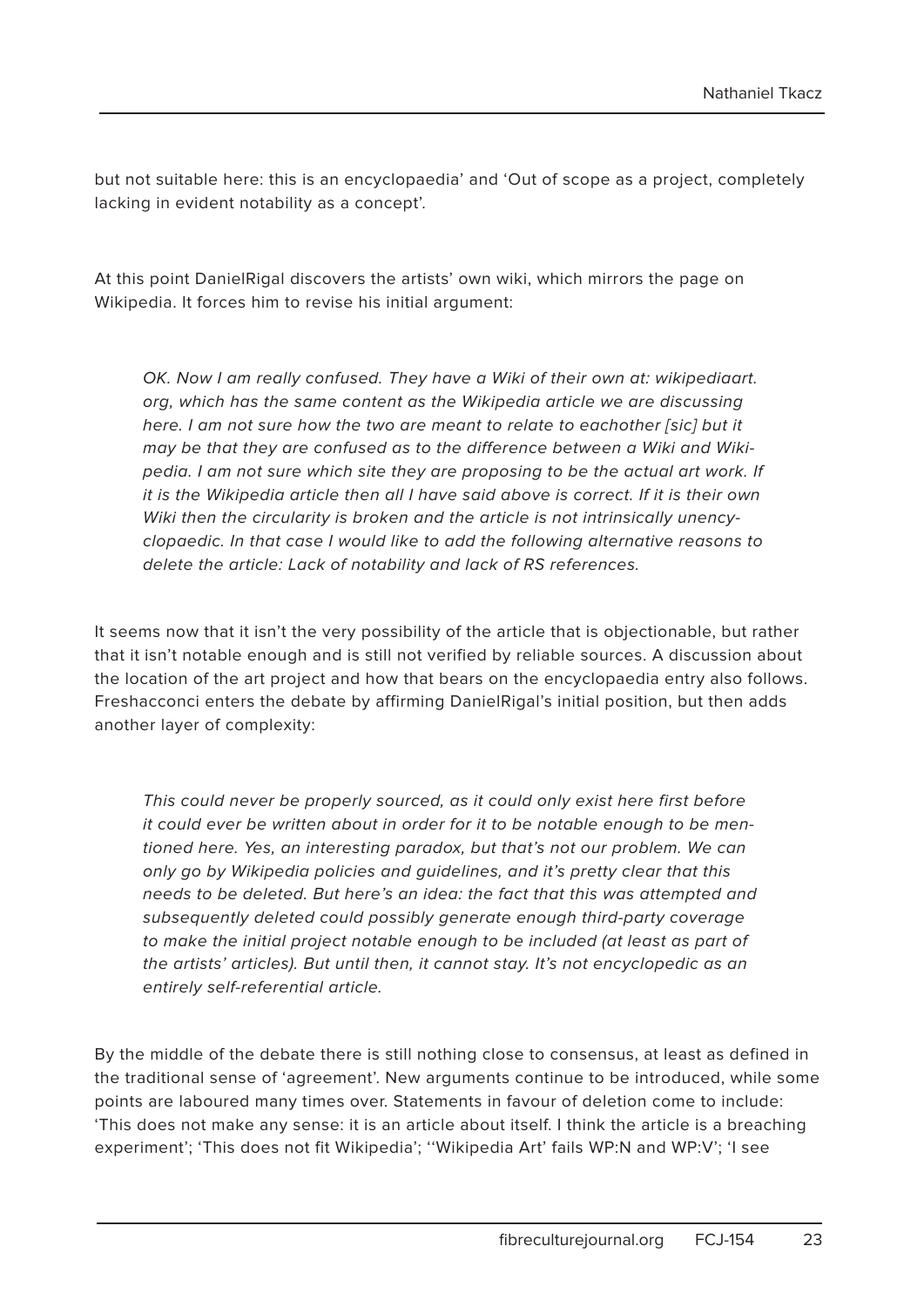no reason to make an exception for its failure to meet basic requirements for Wikipedia articles. In the absence of any reasons given for overriding Wikipedia basic policy, I see no reason not to delete 'Wikipedia Art''; 'Previous discussions about sourcing are besides the point, because this is an art project, and art projects are not allowed in article space'; 'an article is an attempt to objectively capture the facts about a subject and […] art is a subjective attempt to say something original about something. Given that Wikipedia is for objectivity and against original research it really is an incredibly inappropriate place to seek to make art'; 'We ask for reliable sources and you give us blogs. We complain of original research and you seek to remedy it by soliciting more original research. I would have expected better'; 'Speedy Delete — G1, G2, G3, or G11 — Take your pick. How about simply not notable, vandalism, hoax, etc? Whether it can be considered art or not is irrelevant. Wikipedia ain't your canvas'; 'This 'article' seems designed to violate as many of our basic policies as possible. Linking every word? Signatures in article space? Ridiculous amounts of self-referencing? An article that is about nothing but itself? It is absurd'; 'WP:OR, WP:SOAPBOX, not notable, no reliable sources except one blog, trying to use wikipedia for something other than writing an encyclopedia…. why are we even having this discussion?'; and finally, there is a suggestion that Wikipedia Art is 'most likely infringing on the Wikimedia Foundation's copyright on the name Wikipedia'. While there are, at least in the middle of the debate, equal voices in favour of keeping Wikipedia Art, the mode of argumentation is notably different. The excerpts show how 'Deleters' regularly refer to policies and guidelines and how they tend to be highly dismissive of the article/ artwork. For their part, the 'Keepers' rarely refer to established policies and guidelines to support their claims. Their argumentative mode is far more deconstructive and explorative, often challenging or attempting to redefine existing rules. For example, in response to the charge that Wikipedia 'is not a web host for collaborative art projects' an unsigned user questions, 'What exactly distinguishes a collaborative art project from a collaborative article?'. In a similar vein, Shmeck provides a lengthier contribution:

Those who care most about Wikipedia's mission would probably agree that Wikipedia already is a collaborative art form. If you feel that Wikipedia is a beautiful thing, then at some level (whether or not you admit it) you consider Wikipedia an art form, with its own codes and conventions. This artwork can only exist as a Wikipedia page that refers to itself. Therefore, deleting would not only send the message 'this is not Wikipedia'; it would also be saying 'this is not art.'

The contribution tries to bridge the gap between art and encyclopaedic knowledge that underpins many of the Deleters' arguments: to deny the existence of Wikipedia Art is to deny the beauty and hence the aesthetic value of Wikipedia as a whole.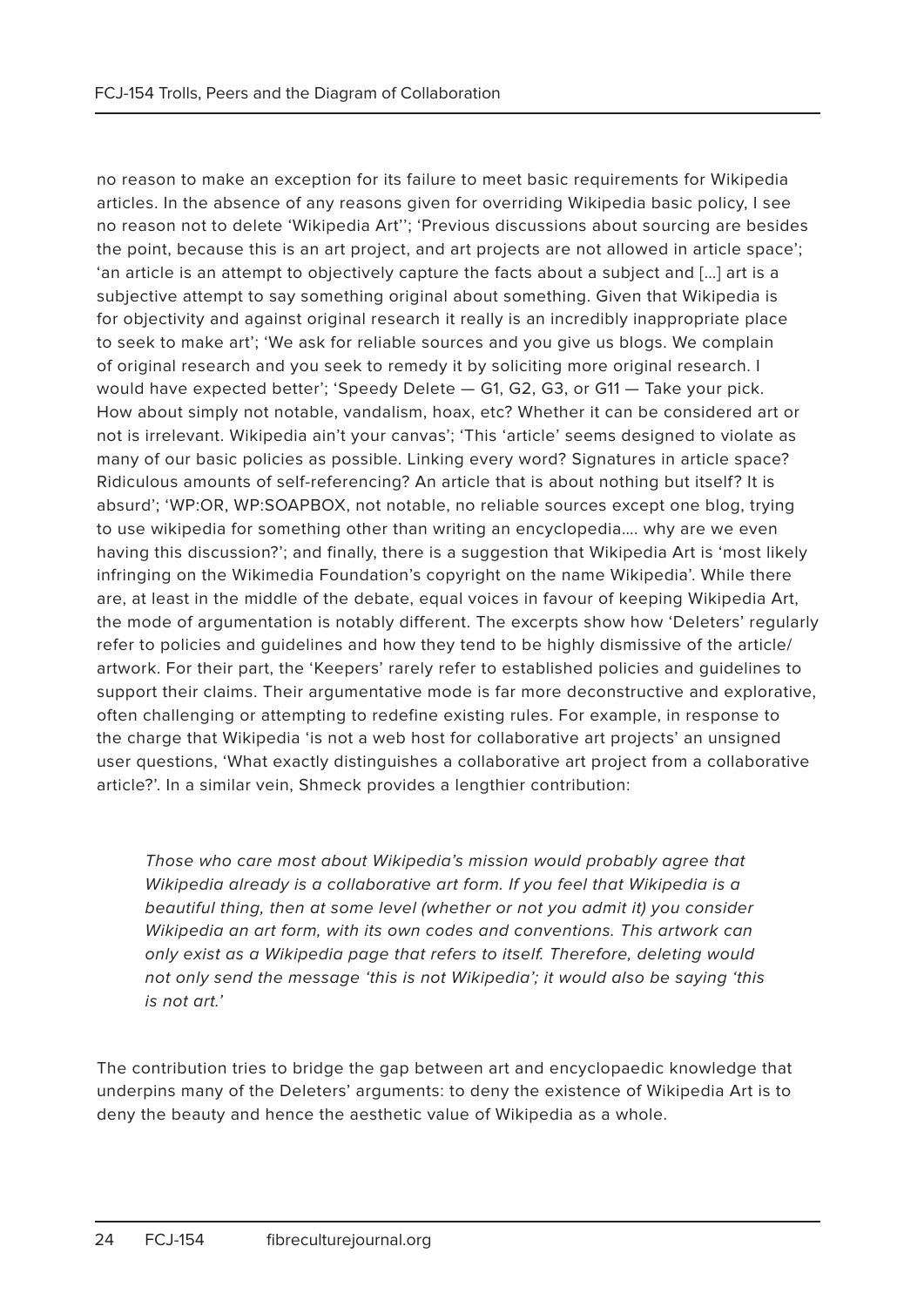These kinds of argumentative strategies and attempts to redefine the terms of debate lead DanielRigal to make the following reflective comment:

Recap: I think we have an unusual situation here in two ways. First up there are a lot of people here who do not normally 'do' AfDs. Secondly, there is a real, and I believe honest, failure of those who want to keep the article to understand the fundamental nature of the problem, or of Wikipedia itself. I don't want to be patronising but lets quickly recap Wikipedia 101: The five pillars of Wikipedia explains what Wikipedia is, isn't and also how it is run. Almost everything of importance is linked from there but I would specifically like to mention notability, verifiability, reliable sources, no original research and, last but not least, do not disrupt Wikipedia to illustrate a point.

Immediately following this comment are two attempts by Keepers to mobilise, rather than critique or redefine, existing rules. Both Patlichty and Shane Mecklenburger mount arguments for 'notability' and 'verifiability' and the latter addresses issues of 'reliable sources', 'no original research' and the 'do not disrupt Wikipedia to illustrate a point' behavioural guideline. Once again, though, the Keepers refer to these rules in highly strategic ways or in a manner otherwise deemed unacceptable by the Deleters. Patlichty, for example, uses his own status as a 'New Media Art professor & curator' as part of his argument about notability, which is quickly pointed out and dismissed by DanielRigal, who soon after proposes to close the entire discussion and move to delete.

Although one contributor notes closing the discussion 'within the first couple of hours' is not standard practice, and suggests 'this is way too soon in the process for this to happen unless the person who put it up for deletion is afraid that those of us who support the article will ultimately see the page remain', the final part of the discussion is a flurry of suggested deletions. There are six in total, in under thirty minutes, with two added 'comments' that are also pro-delete. These rehash some of the main previous arguments, but become shorter and more forceful.[6] Finally, the administrator called Werdna answers DanielRigal's request and ends the discussion with this statement: 'Speedily deleted. No indication that the content may meet our criteria for inclusion'. At the same time Werdna deletes Wikipedia Art, leaving a very similar statement about inclusion (noted above) and a link to the A7 criterion for speedy deletion. Thus ended the life of the entry on Wikipedia Art.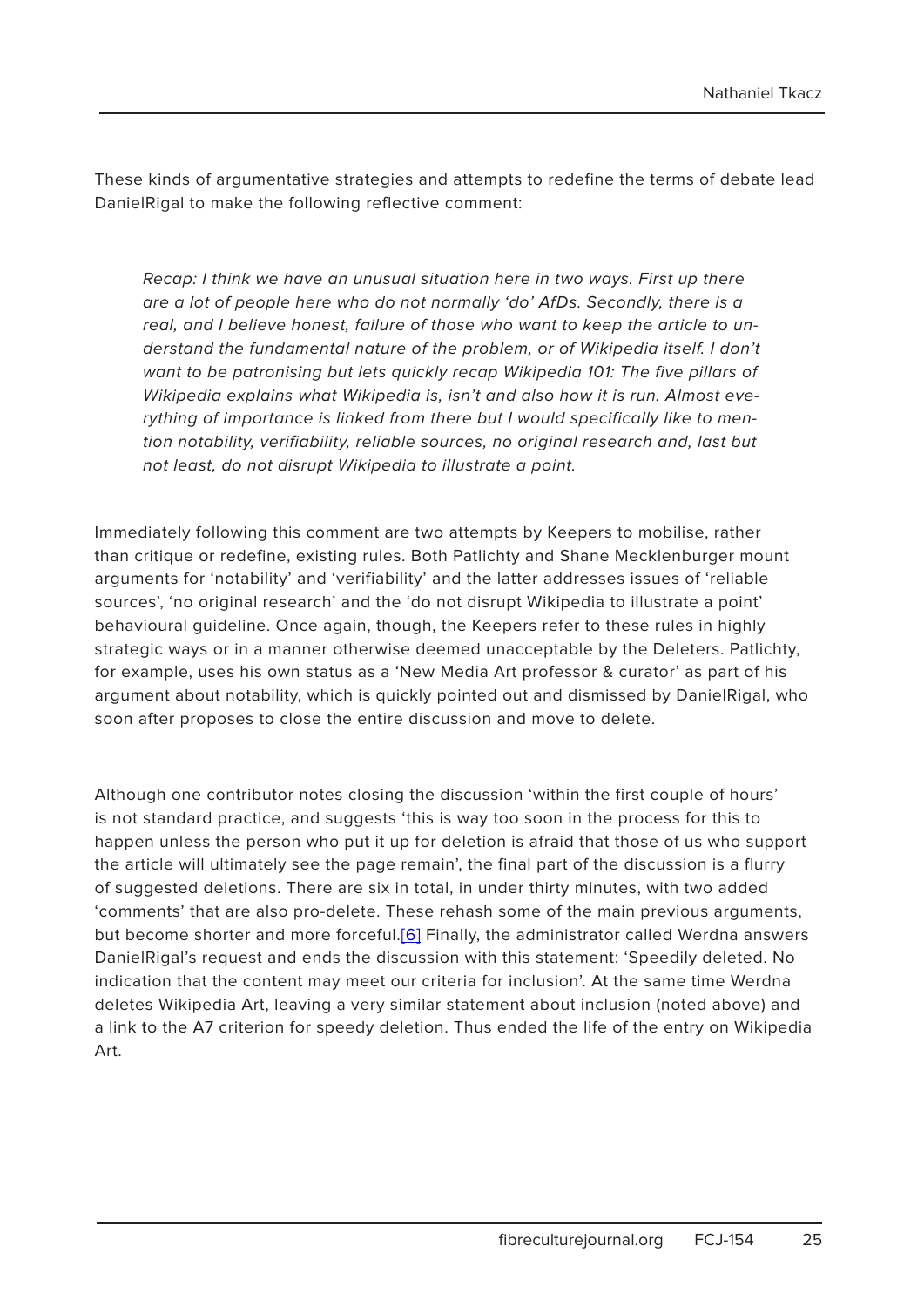#### Frames

The debate about Wikipedia Art involves a politics of the frame. Gregory Bateson once used the concept of the frame to explore the relation between abstract, meta-communication and 'psychiatric theory'. Among other things, Bateson was interested in those aspects of communication that signal something more than the message, or rather, that provide signals *about signals* - about how a message is to be understood. In particular, Bateson considers the question of play and how it is that human and non-human animals can recognise a series of signals as such. Bateson invokes two useful analogies that mark an entry point into thinking about frames. The first is that of a diagram used in set theory, where items are organised into specific sets in relation to axioms or basic principles. The principles define which items are deemed meaningful and belong in the set and those which are not and are thus relegated to the outside of the frame. In terms of play, the set would include all of the statements between two human or non-human animals that can be classified as such (as play) within a specified duration. Bateson describes such set theory diagrams therefore as 'a topological approach to the logic of classification' (Bateson, 1972: 186). From the outset, then, a frame is a mode of referring by ordering. A frame always sorts things as either belonging or not belonging and this process is mediated by axioms or principles — indeed the axioms are what define the frame; they are the conditions of its possibility.

The second analogy Bateson employs is the picture frame, which is considered in relation to the first analogy and in the process of identifying the 'common functions' of framing in general.[7] In addition to 'excluding' and 'including' certain messages or 'meaningful actions' (which the set theory analogy makes apparent), frames serve an interpretive or perceptive function and mark a qualitative distinction between what is included and what is left out:

The picture frame tells the viewer that he is not to use the same sort of thinking in interpreting the picture that he might use in interpreting the wallpaper outside the frame. Or, in terms of the analogy from set theory, the messages enclosed within the imaginary line are defined as members of a class by virtue of their sharing common premises or mutual relevance. The frame itself thus becomes a part of the premise system. Either, as in the case of the play frame, the frame is involved in the evaluation of the messages which it contains, or the frame merely assists the mind in understanding the contained messages by reminding the thinker that these messages are mutually relevant and the messages outside the frame may be ignored. (Bateson, 1972: 187–188)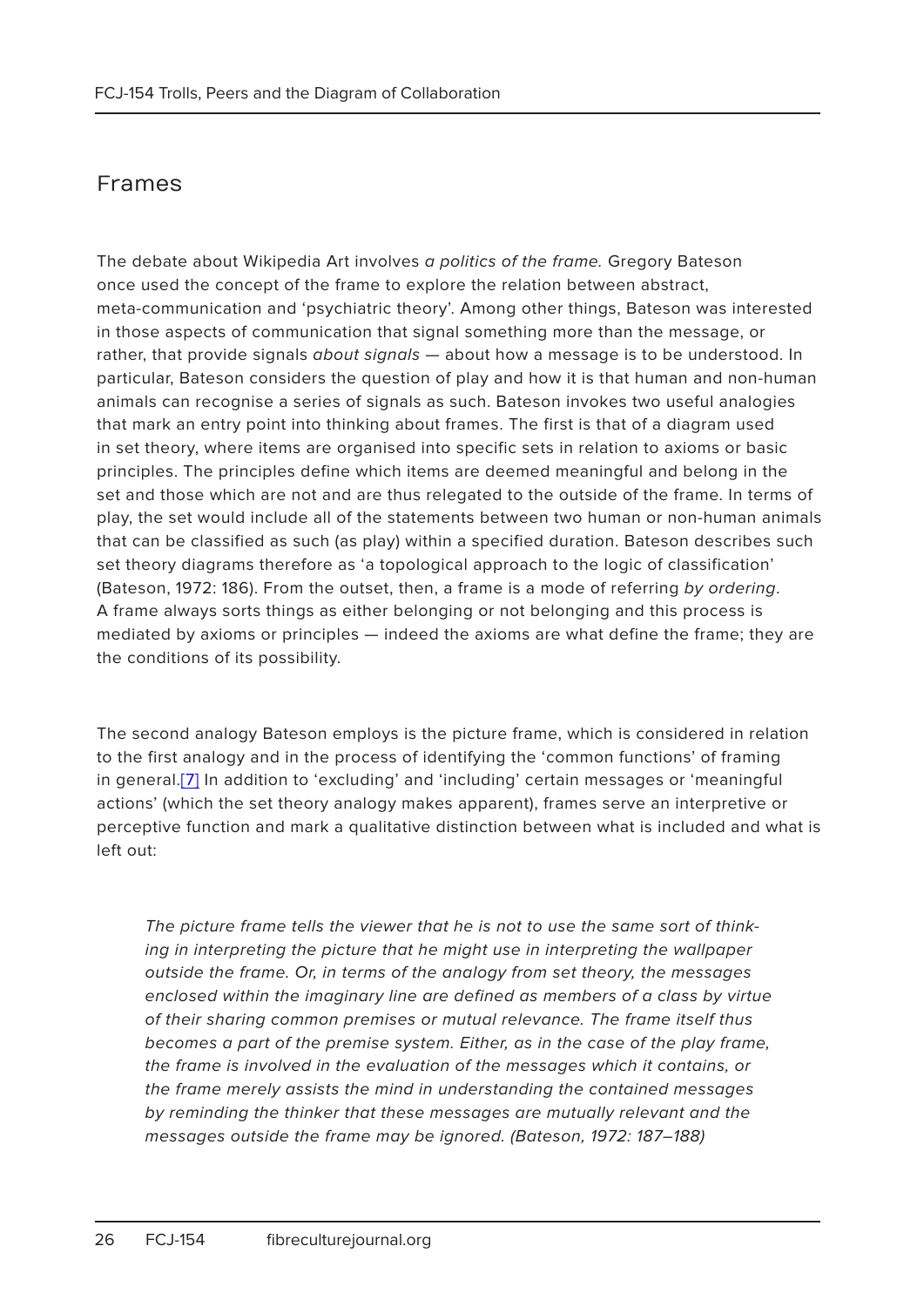Frames sort, order, differentiate (in quantitative and qualitative ways) and importantly, contribute to the very differences they act upon. This performative ambiguity is captured in the phrase 'the frame is involved in the evaluation of the messages which it contains'. The last common function I want to stress is the frame's relation to communication. Bateson states that frames are by their very nature 'metacommunicative': 'Any message, which either explicitly or implicitly defines a frame, ipso facto gives the receiver instructions or aids in his attempt to understand the messages included within the frame' (Bateson 1972, 188). In regard to Bateson's consideration of play, the statement 'This is play' serves as an example of an explicit metacommunicative message and hence framing device: once a person states, 'This is play', everything that comes after is received and responded to differently than if the statement was never uttered. Finally, the converse is also true: 'Every meta-communicative or metalinguistic message defines, either explicitly or implicitly, the set of messages about which it communicates, i.e., every metacommunicative message is or de-fines a … frame' (Bateson, 1972: 188). This suggests that it is not possible to speak of something without invoking a frame, and such frames have already cut through the world before their invocation. Because a frame is defined equally by what it is not, it is not possible for a frame to be all-inclusive. One could put it as follows: there are no frames that are open.

Bateson's short essay was the inspiration for Erving Goffman's influential work, Frame Analysis (1974). In it, Goffman uses the concept of the frame to explore a basic question fundamental to all experience: How do we know what's going on in a given situation? In responding to this question Goffman greatly extends Bateson's analysis. In particular, Goffman develops a nuanced language for interpreting situations when 'what's going on here' is not at all clear, such as keying, fabrication, misframing and illusion. For my purposes, the key type of ambiguity Goffman identifies is the 'frame dispute'. He offers a simple example: 'It is reported that what is horseplay and larking for inner-city adolescents can be seen as vandalism and thievery by officials and victims' (Goffman, 1974: 321–322). Following from this, Goffman defines the main features of a frame dispute:

Now although eventually one of these sides to the argument may establish a definition that convinces the other side (or at least dominates coercive forces sufficiently to induce a show of respect), an appreciable period can elapse when there is no immediate potential agreement, when, in fact, there is no way in theory to bring everyone involved into the same frame. Under these circumstances one can expect that the parties with opposing versions of events may openly dispute with each other over how to define what has been or is happening. A frame dispute results. (Goffman, 1974: 322)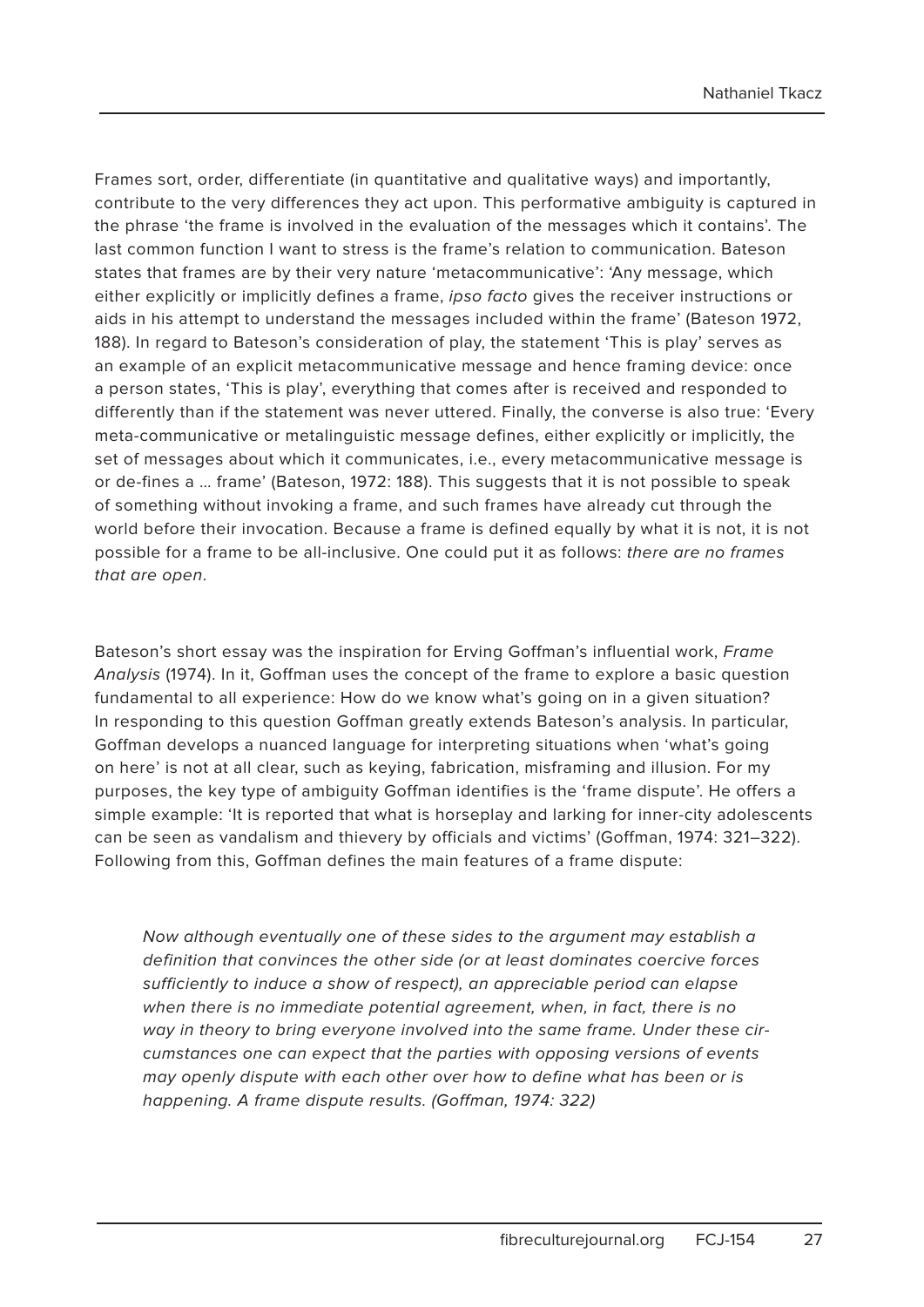Difficulty in achieving 'frame alignment', coercive forces in play, open disputes — herein lays the politics of frames.

Wikipedia Art raises the question of the frame. All the characteristics of framing I have described above are operative. Rather than frame ambiguity, it seems more a question of object ambiguity: Does Wikipedia Art fit within the Wikipedia frame? But this question itself, of course, cannot be answered without making the Wikipedia frame explicit. The ambiguity of the object is at once that of the frame. While the article entry itself draws attention to the frame, this is greatly amplified during the 'Article for deletion' debate. All of the policies and guidelines are principles for sorting. Some of the major ones mobilised in the deletion debate included: 'Wikipedia:Five pillars', 'Wikipedia:Deletion process', 'Wikipedia:Criteria for speedy deletion', 'Wikipedia:Deletion policy', 'Wikipedia:No original research', 'Wikipedia:Neutral point of view' and 'Wikipedia:Verifiability'. The 'Wikipedia:Criteria for speedy deletion' policy, for example, is very clear on what lies outside the frame: 'patent nonsense', 'pure vandalism and blatant hoaxes', 'creations by banned or blocked users' and so on. And even if it is not always clear when a hoax or vandalism has occurred, it is clear when something has been identified as such it is removed. It is not merely a question of whether or not Wikipedia Art belongs in the frame, however. Framing activity is going on in several places and on different levels. The 'Wikipedia:Guide to deletion' and 'Afd Wikietiquette guidelines' are procedural frames. The Consensus policy frames what constitutes a settled debate. The frame sorts the outside from the inside, but also orders the inside. As the debate proceeded, frames themselves are interrogated and 'higher level' frames are brought in to settle the debate — such as when a contributor writes, 'this is an encyclopaedia', to frame how others should interpret Wikipedia — and these higher level frames are themselves challenged in a search for ever higher frames to settle the dispute. From 'flame wars' in spaces of discussion (such as email lists, Usenet groups, or Wikipedia talk pages), we move to something like 'frame wars'.

The deletion process transformed Wikipedia Art from 'encyclopaedia entry' to 'art stunt', or, if it was originally both of these things at once, it soon became 'just art'. If there was a fleeting possibility that 'The Wikipedia Art page is something that explains art, explores art, and is art all at the same time', this identity was never realised; at least not in the way intended — not in the form of an encyclopaedia entry. Likewise, if there was a possibility that the Wikipedia frame could be both art and encyclopaedia, that the art frame and the encyclopaedic frame could be made compatible, Wikipedia Art made that possibility less real, instead enforcing the non-compatibility of these higher level frames. This sorting also had interpretive effects, which could be stated as follows: 'do not approach Wikipedia Art as an encyclopaedia entry; approach it as art' and conversely, 'Wikipedia is an encyclopedia, which is distinct from art'. Wikipedia Art was placed outside the frame, but so too were all the arguments made in favour of 'keep' during the deletion discussion.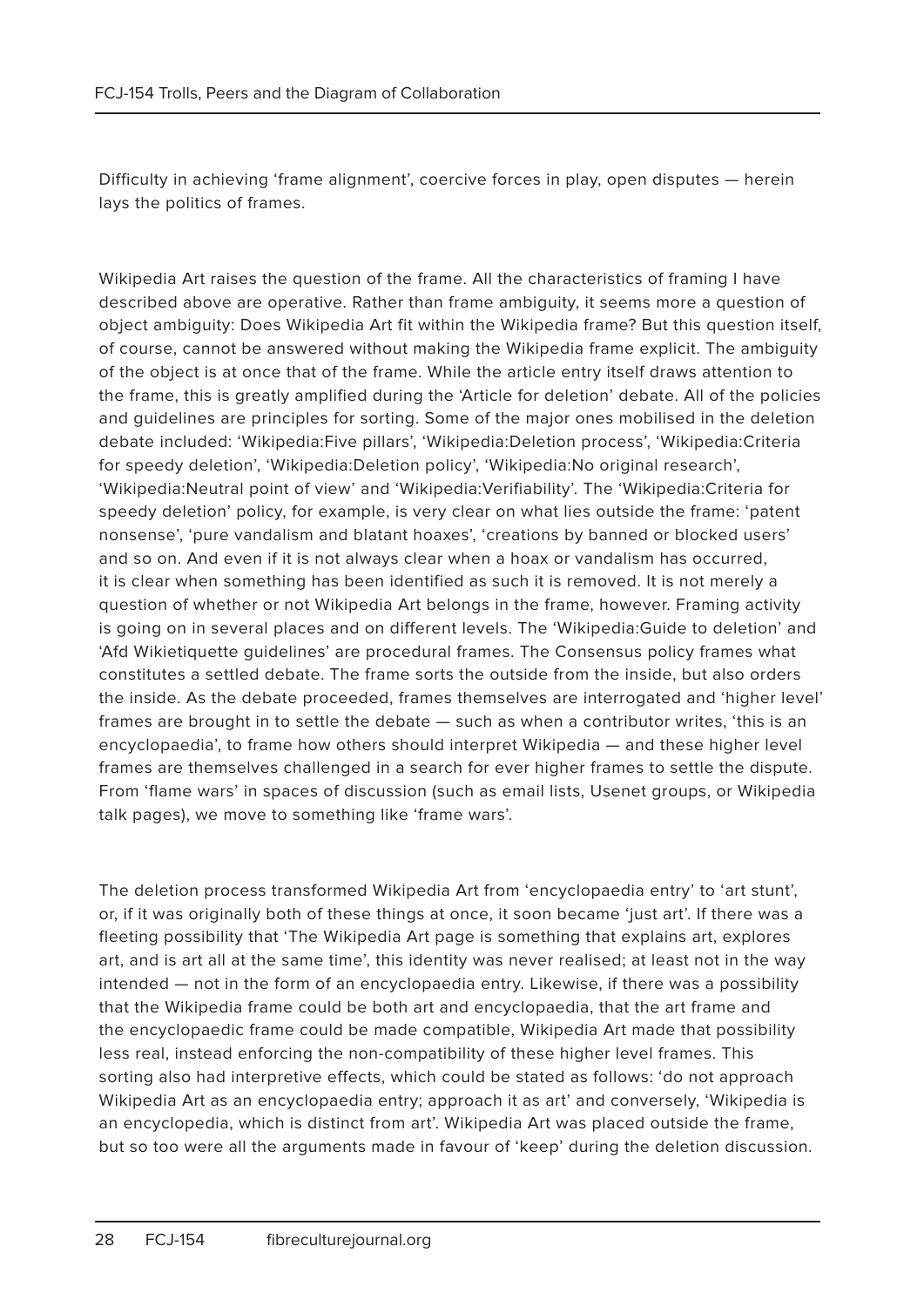Contributors such as Shmeck, Patlichty and Artintegrated were marked as people who make invalid arguments, who don't understand the frame, while contributors like DanielRigal and Freshacconci were affirmed as productive contributors.

The politics of the frame is about sorting, of people and things, of statements, spaces and regimes of interpretation; in and out, meaningful and irrelevant, legitimate and illegitimate. Although outright frame wars are rare, there is no escaping framing, and such sorting always has political effects. A frame is always partly constituted by what it is not; it is the product of, and also produces, difference. Wikipedia is constituted by a distinct frame of knowledge, one that owes a lot to the tradition of Enlightenment, but it equally frames interaction; how debates can play out; what counts as agreement (i.e. consensus); how contributors' statements are to be received; who is productive, a mediator, an administrator, an artist, a radical, and indeed, a troll. Frames sort statements of knowledge that cannot be divorced from their subjects. Because there is no frame without an outside; no frame that isn't constituted by what it sorts out as well as in, there is equally no escape from the politics of the frame.

#### On Trolls and Peers

I began with a consideration of collaboration as a way of understanding how people work together. We saw how collaboration was distinguished from other forms of working together, and in particular those characteristic of governments and firms operating within the conditions of the market. Although collaboration is used as a term that explains how people work together — how working together is organised — it often sits very awkwardly in relation to this very question (of organisation). A host of terms have emerged that tend to downplay the organising forces within collaborative work. We are told, for example, that collaboration is: 'radically decentralized' (Benkler); 'unmananged' and with a 'spontaneous division of labour' (Shirky); self-organising (Elliott); and that collaborative work is 'non-hierarchical' and creates 'ad hoc meritocracies' (Bruns). Without denying that such terms and related commentaries do point to novel transformations, they cannot explain how an average contribution to an open project is organised. Such a lack, I have suggested, has political consequences.

Attending to the politics of the frame goes some way in remedying this lack. The frame itself emerges as an organising force, and this force flows over the different facets of collaborative work. While collaboration might be beyond market signals and managerial commands, as Benkler suggests, the frame has its own signals ('This is an encyclopaedia')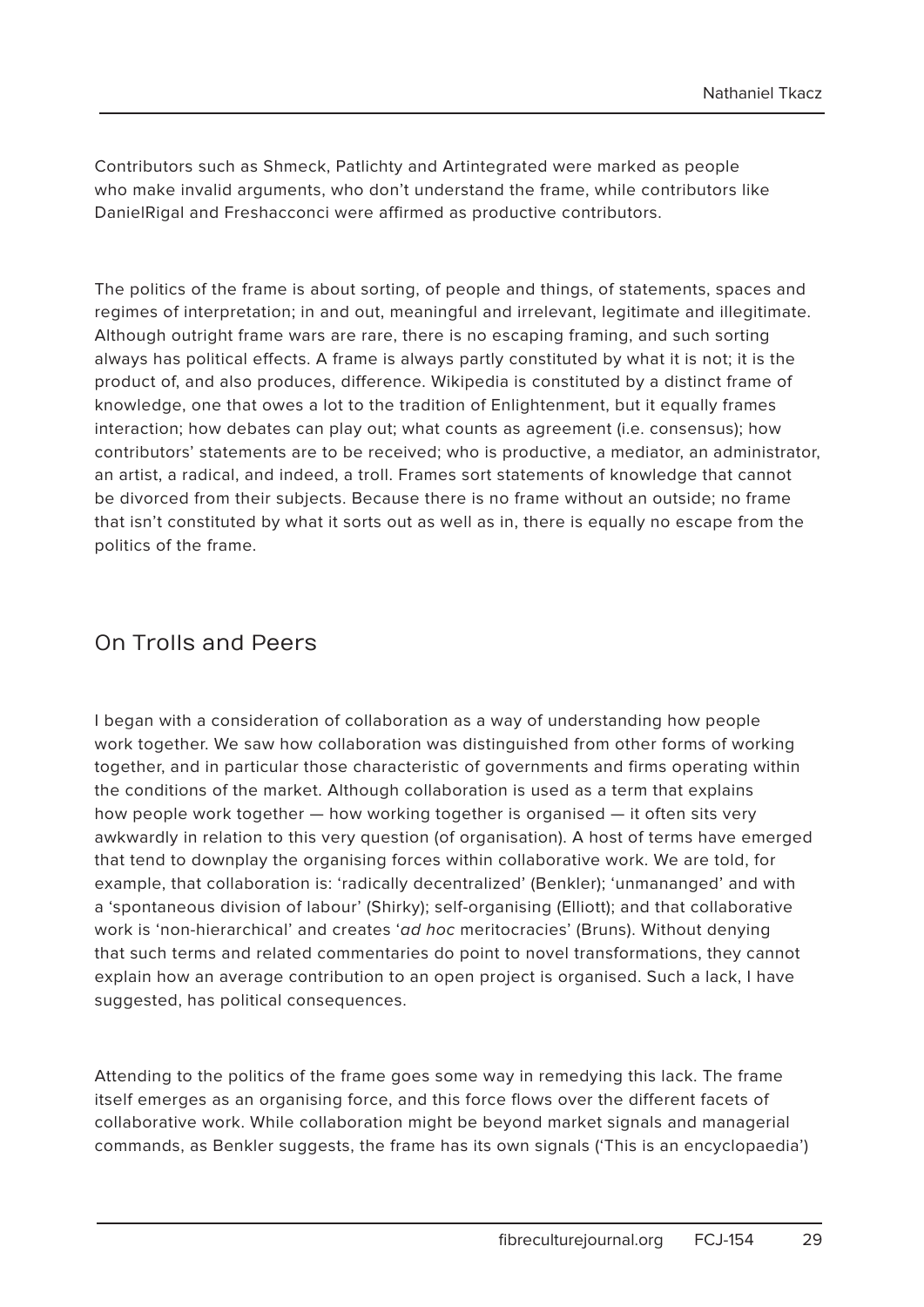and its own principles, from which the authority of commands can be established ('This is an encyclopaedia, therefore Wikipedia Art must be deleted'). The force of these commands does not stem from one's (managerial) position within a firm or other bureaucratic institution. Instead, it comes from the frame; more specifically, the ability to fit within the frame, to position oneself in relation to it, to mobilise it, and if necessary, defer to its authority. [8] While contributors and information architectures can accurately be described as decentralised (Benkler), contributions are nonetheless brought together and played off against one another in relation to a complex set of principles that are not weakened by decentralisation. Indeed, decentralised organisation can only exist if certain principles are especially forceful.

While the division of labour might not follow traditional patterns and might not be managed in terms of hierarchies of command, the frame shows that labour is not exactly spontaneous or unmanaged (Shirky). When Shirky writes, for example: 'one person can write a new text on asphalt, fix misspellings in Pluto, and add external references for Wittgenstein in a single day' (Shirky, 2008: 120), it is because encyclopaedias must be comprehensive, must not have spelling mistakes, and should provide references to further sources. To make clear how the frame orders work, consider if Shirky had instead written: 'one person can write a second entry on asphalt, create spelling errors in Pluto, and delete valid external references for Wittgenstein'. Work on Wikipedia is indeed ordered and organised in ways different to industrial or post-industrial models, but there is a logic to it.

Leading on from this, Bruns' account of work structures as non-hierarchical, 'ad hoc meritocracies' is also somewhat lacking. All kinds of hierarchies exist between articles, rules, contributions and contributors and during the deletion debate these hierarchies were largely reinforced. Bruns' 'ad hoc meritocracies', however, refer specifically to emergent forms of leadership that are derived from the quality of contributions: Leaders will emerge in specific situations because the community perceives them to be the best in that instance at a particular task. No doubt leaders do emerge and hold sway over specific groups or build up authority in relation to a particular task or topic. But the nature of this leadership, let's say the source of its competence and authority, plays out in relation to the frame and therefore cannot be considered ad hoc. The more a contributor masters the frame, the more likely it is that their contributions will be valorised within it and, in turn, that the quality of their contributions will increase access to positions of authority and leadership. We must also be very careful to qualify merit, therefore, as the 'mastery of a frame', rather than as some general and absolute quality of an individual. Finally, while Reagle (and Wales) rightly point out that NPOV is a key mechanism of enabling collaboration, I have shown that the very principles that make collaboration possible also exclude certain contributors and contributions. This is not to suggest that such exclusion is necessarily bad, just that it is necessary: the same frame that makes a coherent thing like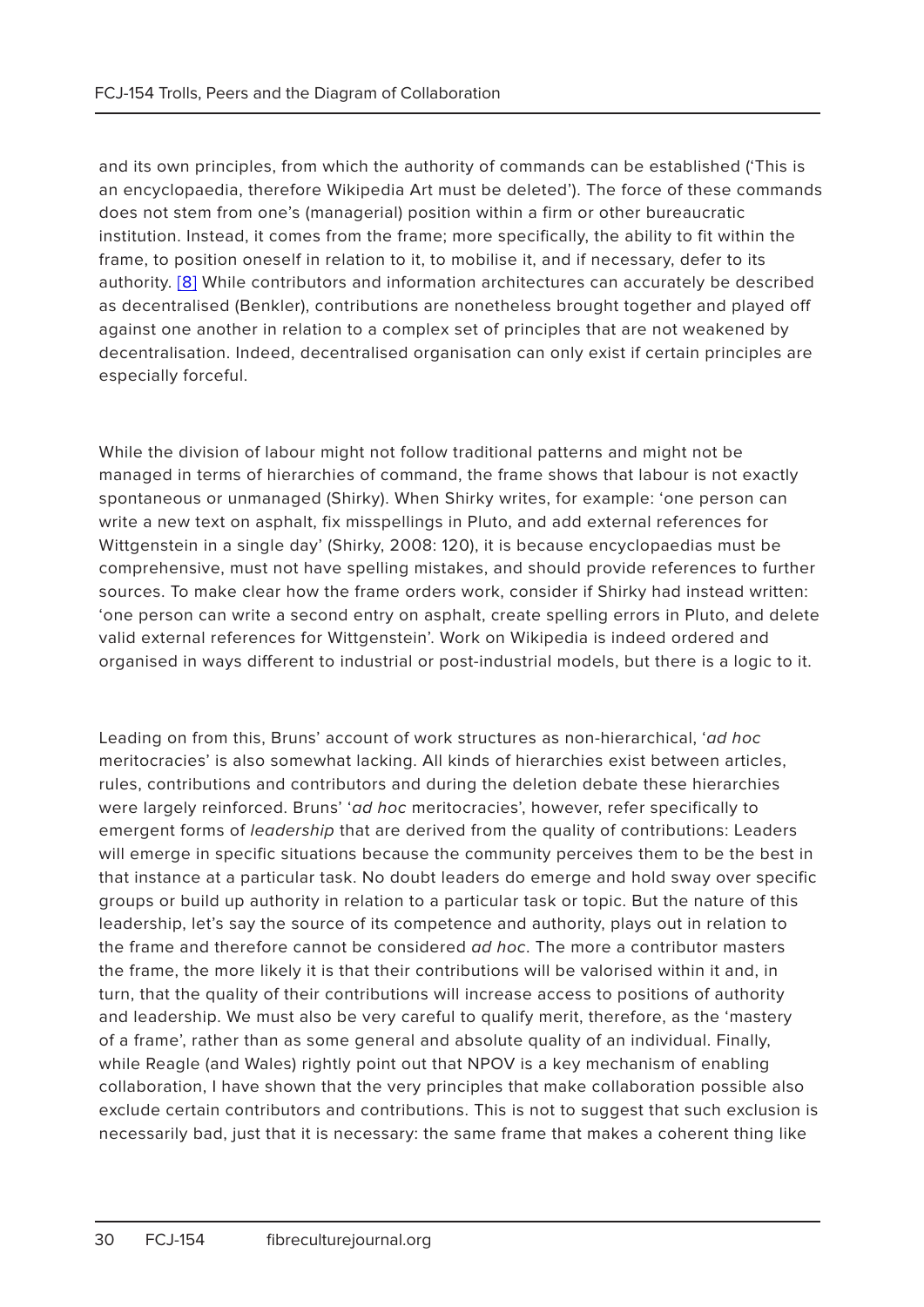

[Figure 3] Identifying Trolls (source: http://www.theblaze.com/stories/2012/04/03/ anti-troll-or-censorship-az-law-would-criminalize-harsh-words-o)n-the-web/

Wikipedia possible, does so by sorting out what is other. In light of claims that Wikipedia's policies provide a position from which everyone can agree and work together in harmony, even if only in theory, placing the politics of the frame alongside collaboration is especially pressing. Indeed, it is not possible to make visible the genuinely agonistic realities found in Wikipedia without doing so.

What then, to make of the diagram of collaboration and the figure of the troll in light of the politics of the frame? Way back in 2006, in his opening plenary address for the Wikimania conference, Jim Wales introduced the possibility of having 'stable versions' of articles. The general idea behind stable article versions was to continue 'allowing anyone to edit anything at any time, while at the same time showing the general public something that's not too frightening'. This technical intervention was considered a better solution than 'protecting' and 'semi-protecting' pages, which rubbed awkwardly against Wikipedia's ethos of openness. The reason for suggesting this new solution, and indeed, for 'protecting' articles in the first place was to fend off the trolls. 'We have to lock certain articles', said Wales, 'because we can't afford to let the trolls make us look bad' (2006). He went on to elaborate that 'with stable versions, we can actually let the trolls do whatever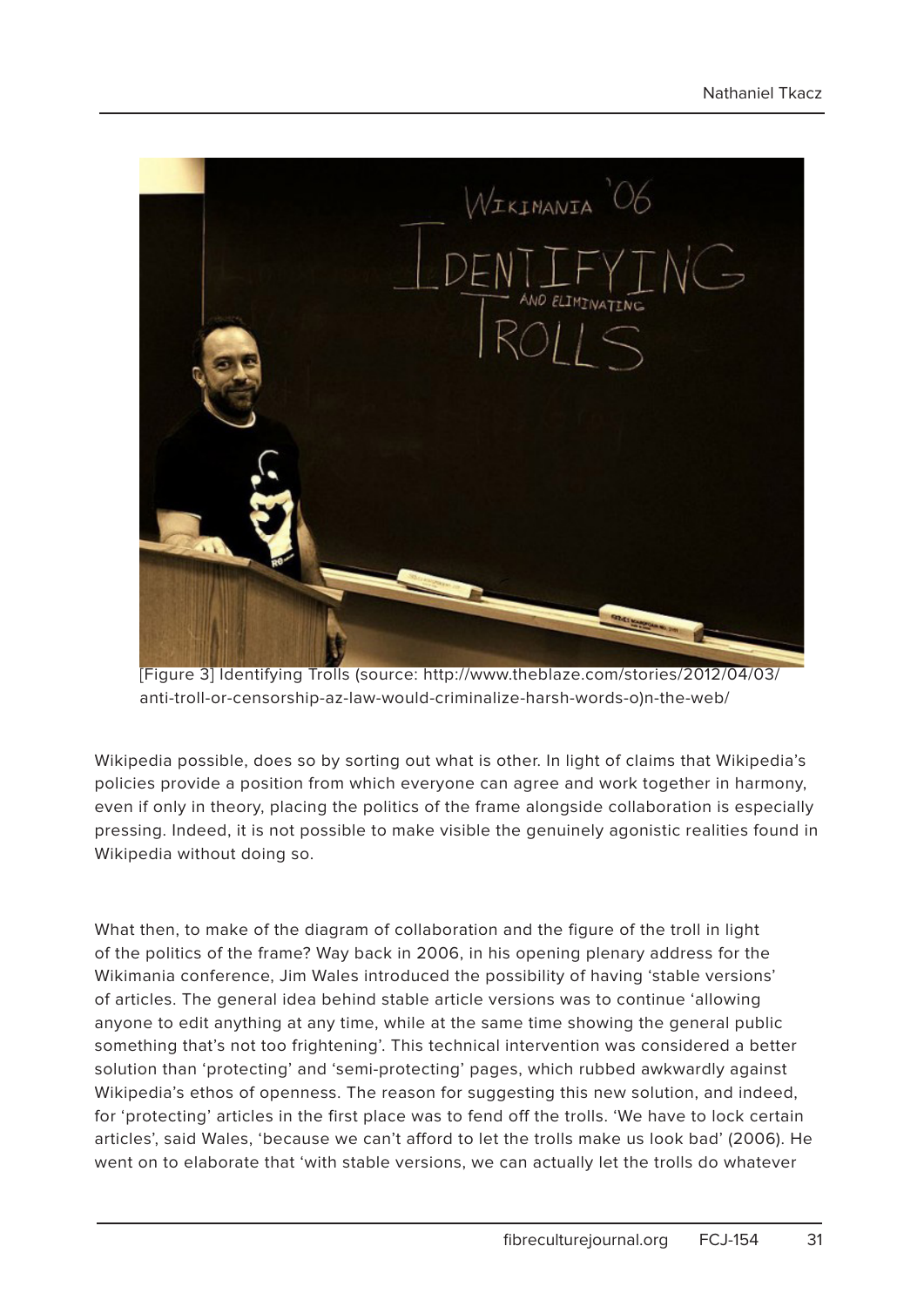they please, and we can just block them and revert them'. Stable article versions were deemed able to disarm the trolls, but in such a way as to 'preserve the openness of Wikipedia' (Wales, 2006). Returning to the Wikipedia Art controversy in 2009, once again Wales invokes the troll to describe the project's artist-authors: 'a group of trolls managed to manufacture for the media a publicity stunt' (2009).

Trolls do not merely haunt the collaborative work of creating Wikipedia articles, swooping in from the dark corners of the net. Despite the varying history of trolls and trolling, increasingly the figure of the troll must be understood as the outcome of a particular kind of politics, a frame politics. Trolls are not the opposite but the converse of collaborative peers; they are, if you will, two sides of the same coin. Produced in the sorting of collaboration, troll refers to those who are literally 'sorted out'. But in a mode of work that claims to be open and that allows anyone to edit despite any differences, the only kind of subject that can legitimately be 'sorted out' is that which is purely negative and whose only intent is destruction. Part of this sorting process involves reducing what otherwise might be understood as a political conflict to a character flaw of one or a handful of individuals. Whenever a frame dispute occurs within the diagram of collaboration, beware! Trolls will surely be identified and eliminated.

#### Biographical note

**Nathaniel Tkacz** is an Assistant Professor in The Centre for Interdisciplinary Methodologies at The University of Warwick. He is co-editor with Geert Lovink of CPOV: A Wikipedia Reader (2011). His book, Wikipedia and The Politics of Openness is forthcoming (2014) with the University of Chicago Press. More information about his research is available at:http:// www2.warwick.ac.uk/fac/cross\_fac/cim/people/tkacz/

#### Notes

[1] For an elaboration of the diagram, see Gilles Deleuze, Foucault (London: Continuum, 1999), 30–34.

[2] In order to demonstrate the diagrammatic nature of this image, I encourage readers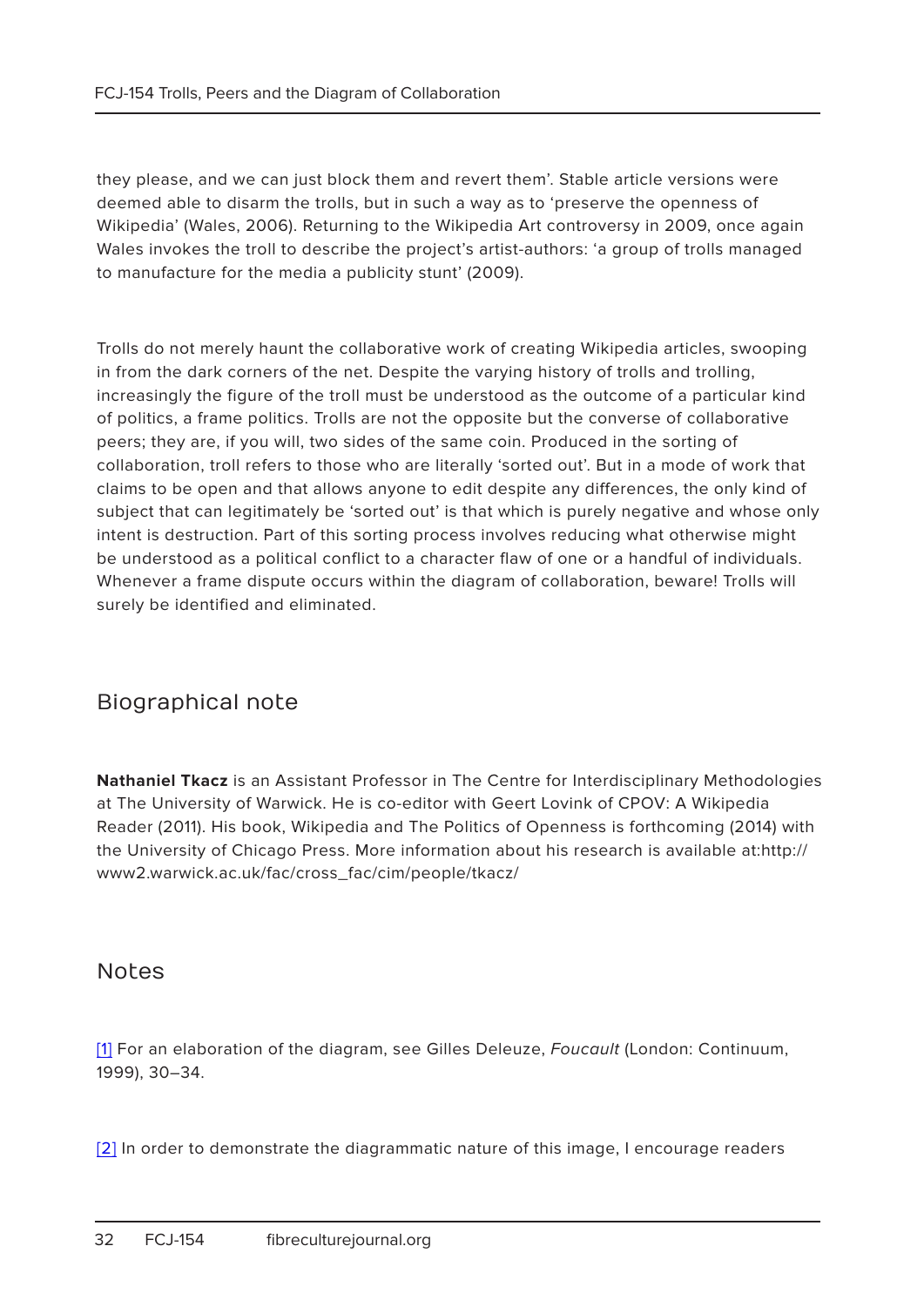to conduct an image search for 'collaboration'. Note the recurring circular arrangement, colour schemes, lack of hierarchy, faceless and featureless bodies and joined hands. While differences between these images are easily detected, the consistencies across images are immediately striking.

[3] The artists' own account of Wikipedia Art can be found in Critical Point of View: A Wikipedia Reader (Lovink and Tkacz, 2011).

[4] Unless otherwise indicated, all cited material from the AfD discussion is from, 'Wikipedia:Articles for deletion/Wikipedia Art' (Wikipedia Contributors, 2009). To avoid large redundancies, I will not continue to cite this page as I make use of it below.

[5] 'MADEUP topic' is a reference to the content guideline, 'Wikipedia:Wikipedia is not for things made up one day' and which stipulates 'Wikipedia is not for things that you or your friends made up. If you have invented something novel in school, your garage, or the pub, and it has not yet been featured in reliable sources, please do not write about it in Wikipedia' (Wikipedia Contributors, 2013c). The self-reference rule RHaworth refers to is part of the Manual of Style guidelines. It advises contributors not to refer specifically to Wikipedia when writing articles.

[6] The most notable is Huntster's contribution: 'Delete as non-notable, self-referential mess. Tried by others, and deleted. Kill kill kill'.

[7] It is worth noting that Bateson writes specifically of 'psychological frames', but to avoid unnecessary confusion I have left this dimension out of the current discussion.

[8] To be clear, I am not suggesting that frames are fixed. Frames may transform slowly over time, or quickly, perhaps as the result of a frame dispute. A frame is a form of structure whose existence is part and parcel of the details of the situation. Because of this, they are both durable and porous.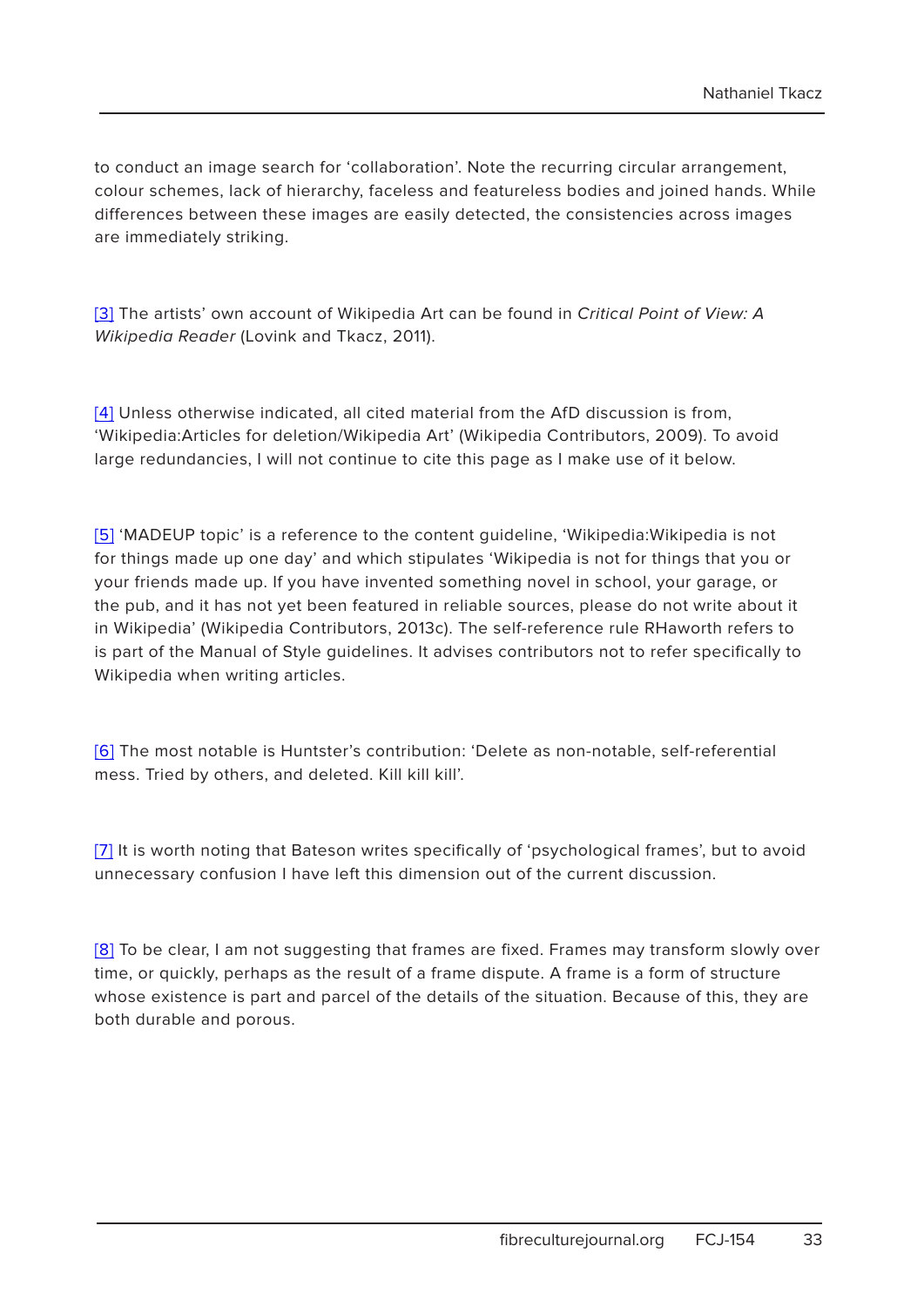#### References

Bateson, Gregory. Steps to an Ecology of Mind: Collected Essays in Anthropology, Psychiatry, Evolution, and Epistemology (London: Intertext Books, 1972).

 Benkler, Yochai. The Wealth of Networks: How Social Production Transforms Markets and Freedom (New Haven: Yale University Press, 2006).

Bruns, Axel. Blogs, Wikipedia, Second Life, and Beyond: From Production to Produsage (New York: Peter Lang, 2008).

Coleman, E. Gabriella. 'Phreaks, Hackers, and Trolls: The Politics of Transgression and Spectacle', in Michael Mandiberg (ed.), The Social Media Reader (New York: New York University Press, 2012), 99–119.

Deleuze, Gilles. Foucault, trans. Seán Hand (London: Continuum, 1999; 1988).

Elliott, Mark. 'Stigmergic Collaboration: The Evolution of Group Work', MC Journal: A Journal of Media and Culture, 9.2 (May 2006). http://journal.media-culture.org.au/0605/03 elliott.php

Goffman, Erving. Frame Analysis: An Essay on The Organization of Experience (Cambridge, Mass.: Harvard University Press, 1974).

Jenkins, Henry. Convergence Culture: Where Old and New Media Collide (New York: New York University Press, 2006).

Kildall, Scott and Nathaniel Stern. 'Wikipedia Art: Citation as Performative Act', in Geert Lovink and Nathaniel Tkacz (eds.), Critical Point of View: A Wikipedia Reader, (Amsterdam: Institute of Network Cultures, 2011), 165–190.

Kildall, Scott and Nathaniel Stern. 'Wikipedia Art', (2009). http://wikipediaart.org/wiki/index. php?title=Wikipedia\_Art&oldid=211

Reagle, Joseph. M. Good Faith Collaboration: The Culture of Wikipedia, (Cambridge, Mass.: MIT Press, 2011).

Shirky, Clay. Here Comes Everybody: The Power of Organizing without Organizations (New York: Penguin Press, 2008).

Wales, Jim. 'Opening Plenary', Wikimania, 5 August (2006). http://wikimania2006. wikimedia.org/wiki/Opening\_Plenary\_(transcript)

Wales, Jim. 'Wikipedia Art Pushes The Elastic Boundaries Of Fair Use', WebProNews, 27 April (2009). http://www.webpronews.com/wikipedia-art-pushes-the-elastic-boundaries-offair-use–2009–04

Wikipedia Contributors. 'Wikipedia:Critieria for speedy deletion', Wikipedia, The Free Encyclopedia, 12 April (2013a). http://en.wikipedia.org/w/index.php?title=Wikipedia:Criteria\_ for\_speedy\_deletion&oldid=549164176